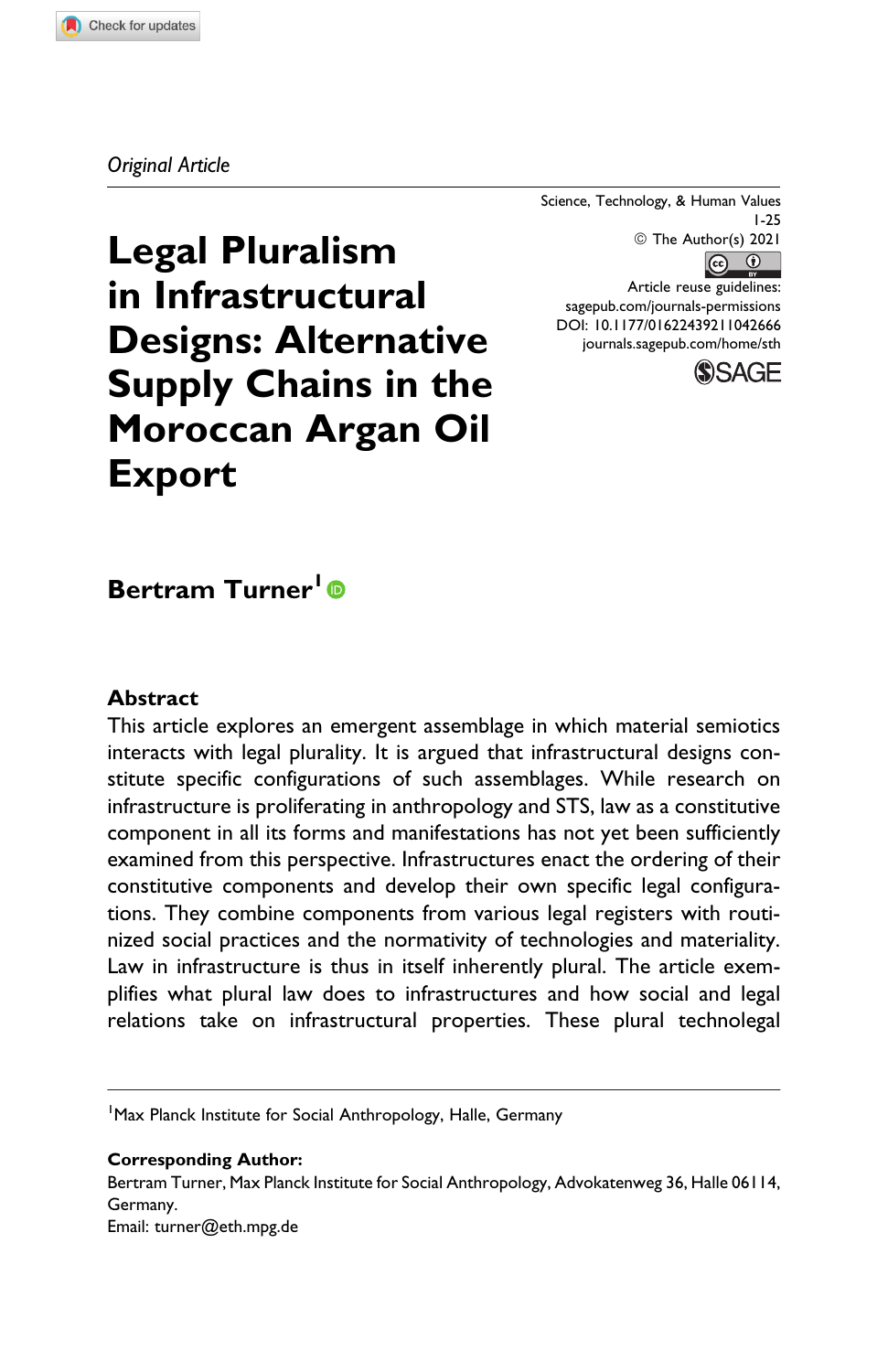entanglements are examined using a case study of one specific strand within the infrastructure of the multilayered supply chain that brings Moroccan argan oil to the global market. This strand emerged in response to the breakdown of a supply infrastructure that was set up as a model development cooperation project.

# **Keywords**

legal pluralism, infrastructure, breakdown, argan oil, Morocco

# **Introduction**

In this article, I take the relationship between anthropology and science and technology studies (STS) with respect to law, especially to legal pluralism (LP), as an epistemological point of departure for the analysis of infrastructure's underlying legal entanglements. A case study in Moroccan argan oil production and distribution will illustrate how legal pluralism is inherently inscribed into infrastructural design. After a discussion of legal pluralism and infrastructure and how they are coproduced, supply chains will be examined as a specific manifestation of such legal–infrastructural assemblages. The ethnography of a repair initiative following an infrastructural breakdown illustrates the technolegal entanglements of infrastructuring work and highlights its affective qualities. In the conclusion, the economic, moral, and affective qualities of the technolegal and human–non-human relationalities in infrastructure repair work are analyzed.

# **Legal Pluralism in Anthropology and Law in STS**

Legal pluralism refers to a situation in which actors see themselves as being able to choose from among more than one register of rules that can be applied to the same social interaction ([Benda-Beckmann and Turner](#page-20-0) [2020\)](#page-20-0). In the wake of increasing globalization, the anthropological concept has moved beyond the social sciences and into legal studies, especially in the form of global legal pluralism (GLP; e.g., [Berman 2016\)](#page-20-0). Alongside its career as GLP in international and comparative law, the concept has continued to develop further in the anthropology of law. More radical ways to think about the plurality of law have emerged in the light of debates on ontological multiplicity, decolonization, the technicization of lifeworlds and the allocation of accountability under the conditions of the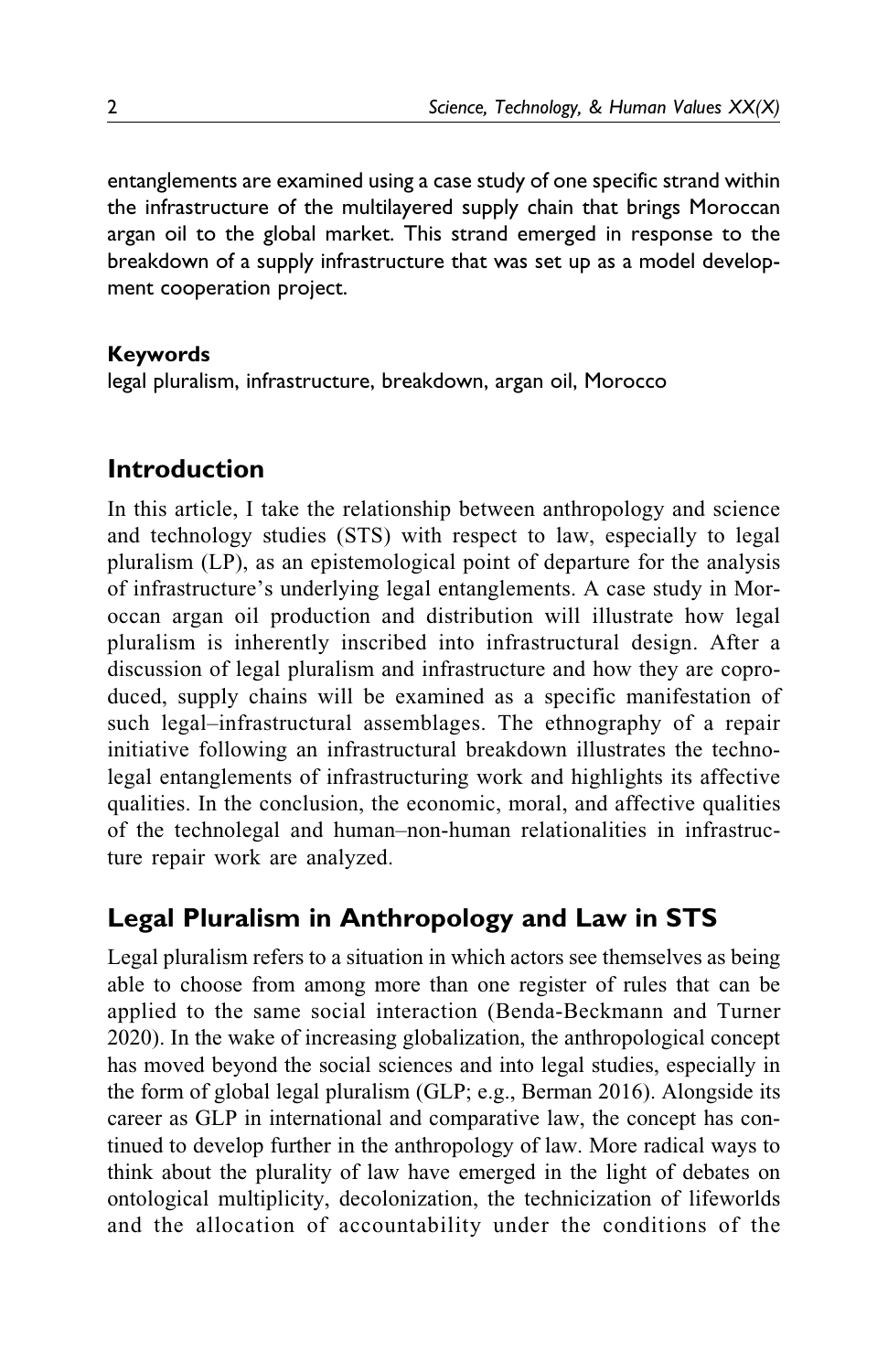contemporary world order (e.g., [Appadurai 2015; Davies 2017a, 2017b](#page-20-0); [Robinson and Graham 2018\)](#page-23-0).

The encounter between the anthropology of law and STS has led to an expanded view of law as an assemblage of strategically positioned networks in which human and non-human constituents interact and extend far beyond institutional boundaries [\(Turner and Wiber 2020](#page-24-0)). Such networks link seemingly disconnected items, artifacts, and people, forming plural legal configurations of previously unexplored degrees of complexity and signification. The STS approach to law allows scholars to reject nature– culture–society boundaries, particularly in the analysis of hybrid normativity ([Lessig 2006;](#page-22-0) [Cloatre and Cowan 2019](#page-20-0)). The LP portfolio must thus deal with registers of ordering that draw on the normativity generated in the interstices of human–non-human interaction and in material–technolegal assemblages. The resulting pluriverse of law (see, e.g., [Davies 2017b\)](#page-20-0) includes multiple registers of ordering that are mutually constitutive sociomaterial enactments. Such recent STS-inspired developments in the anthropology of law investigate how people, other-than-humans, and things regulate the law and are regulated by the law. Infrastructure is one of those recent analytical interests.

#### **Infrastructure**

Both anthropologists and STS scholars have recently been taking an increasing interest in infrastructure, leading to a concern that the infrastructure concept may lose its analytical precision. In anthropology infrastructure has served as both an object of anthropological research and an analytical tool to inquire into interconnections ([Star 2002\)](#page-23-0). In many cases, such studies of infrastructure do not consider legal aspects, or do not assign them a prominent role in the analysis (e.g., [von Schnitzler 2013, 2014](#page-24-0); [Harvey, Jensen, and Morita 2017\)](#page-21-0). Nonetheless, this new literature helps to illuminate forms of interconnectedness in which scholars of LP are especially interested. After a few introductory remarks on infrastructure, I explore how a focus on plural legal practice in infrastructure can produce additional insights.

The concept of infrastructure helps understand how a variety of disconnected components reconfigure to form a larger assemblage ([Edwards et al.](#page-21-0) [2009\)](#page-21-0). Infrastructures are usually built by combining existing components into an assemblage and in so doing bringing them into interactions with one another in the environments within which they are situationally embedded. Infrastructure is commonly understood as a physical reticulated system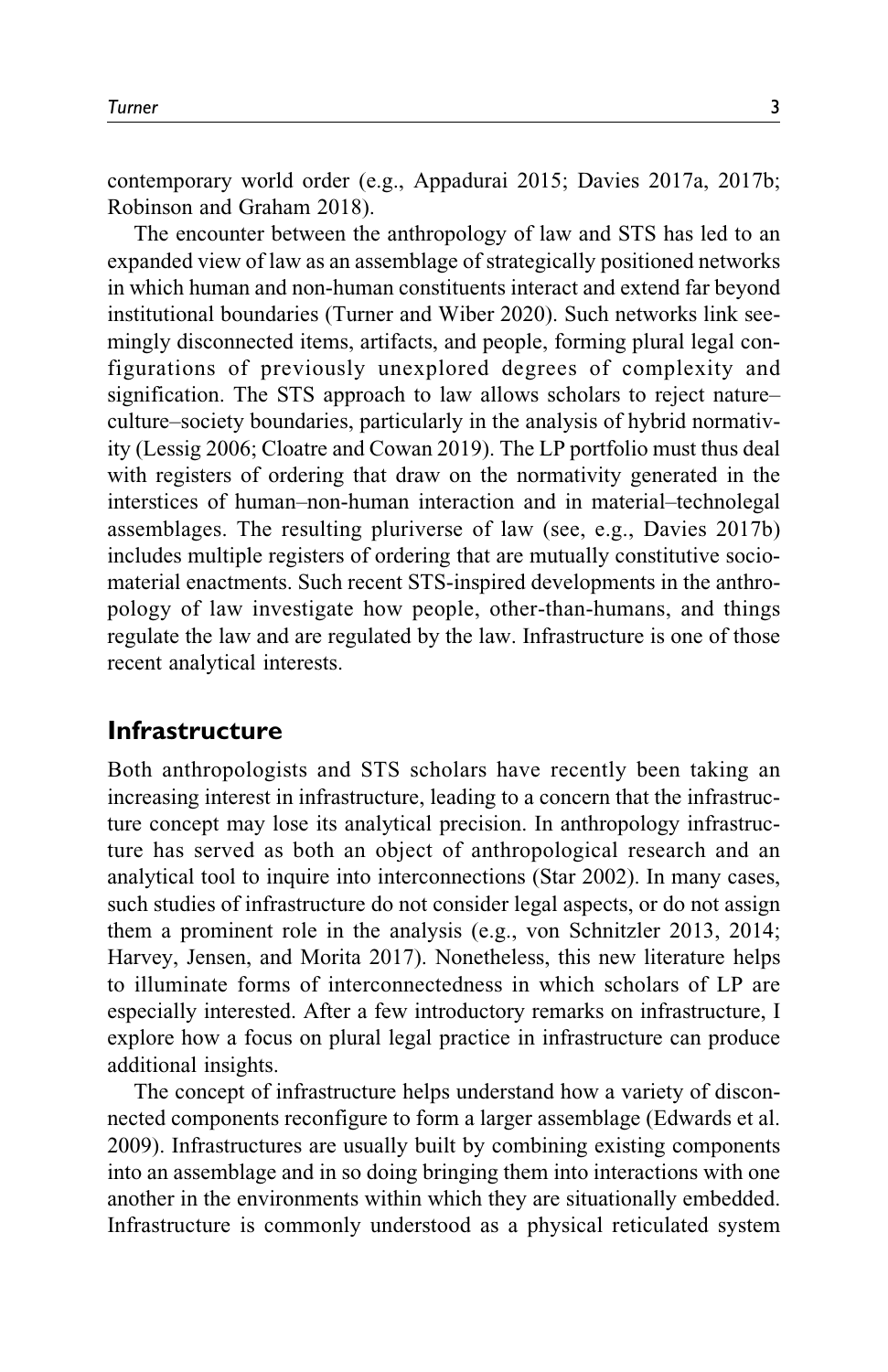such as a transport network. In the STS literature it denotes complex fabrics of interrelated social, technological, and organizational components (e.g., [Star 1999;](#page-23-0) [Bowker et al. 2010](#page-20-0)).

According to this approach, infrastructural designs do not merely provide technological solutions to social needs or economic projects, but rather contain embedded narratives about what they are actually good for. They consist of technological supply structures and, at the same time, fluid embodiments of social, political, and legal decisions (Niewöhner 2015). An infrastructure creates a web of relationships. It emphasizes how flows and circulation of inventories of knowledge, material, technologies, regulations, normative templates and values, institutions, organizations, bureaucracies, humans, other-than-human species, resources, and much more combine into an enabling design. Tracing these allows us to discern what they are based on, unveiling the consecutive interlacing of materialized social and political decisions, moral orders, and technological networks that reflect the political and legal background of their enactment. Infrastructures as translation machines translate technology into law, politics into space and time, and inventories of knowledge into capital.

Maintenance of such relationality and connectivity over time and space forms an infrastructural design [\(Anand, Gupta, and Appel 2018,](#page-19-0) 12). The composition of components is carefully arranged in such a way that each component, when combined with the others, may have effects other than those it has when acting on its own ([Turner 2016\)](#page-23-0). As [Star](#page-23-0) [and Ruhleder \(1996](#page-23-0), 113) put it, the "configuration of these dimensions forms an infrastructure" which is "without absolute boundary or a priori definition." Infrastructures are not autonomous systems operating independently of individuals [\(Pinch 2010](#page-22-0)). Depending on an infrastructure's design, its effects may be highly visible, or they may be far less evident [\(Bowker et al. 2010;](#page-20-0) [Pinch 2010](#page-22-0)). As [Larkin \(2013](#page-22-0), 330) emphasizes, infrastructures are not just "out there." Infrastructures involve making connections throughout, across, and between spaces and places, distances, temporalities, and scales, whereby they provide temporal stability. When analyzing infrastructures, it is crucial to determine what components different actors consider to be part of an infrastructure and for what epistemological and political reasons. In other words, a single infrastructure can inhabit multiple worlds—which display different enactments of legal regimes of ordering. For this reason, it is important to factor law in as a constitutive component.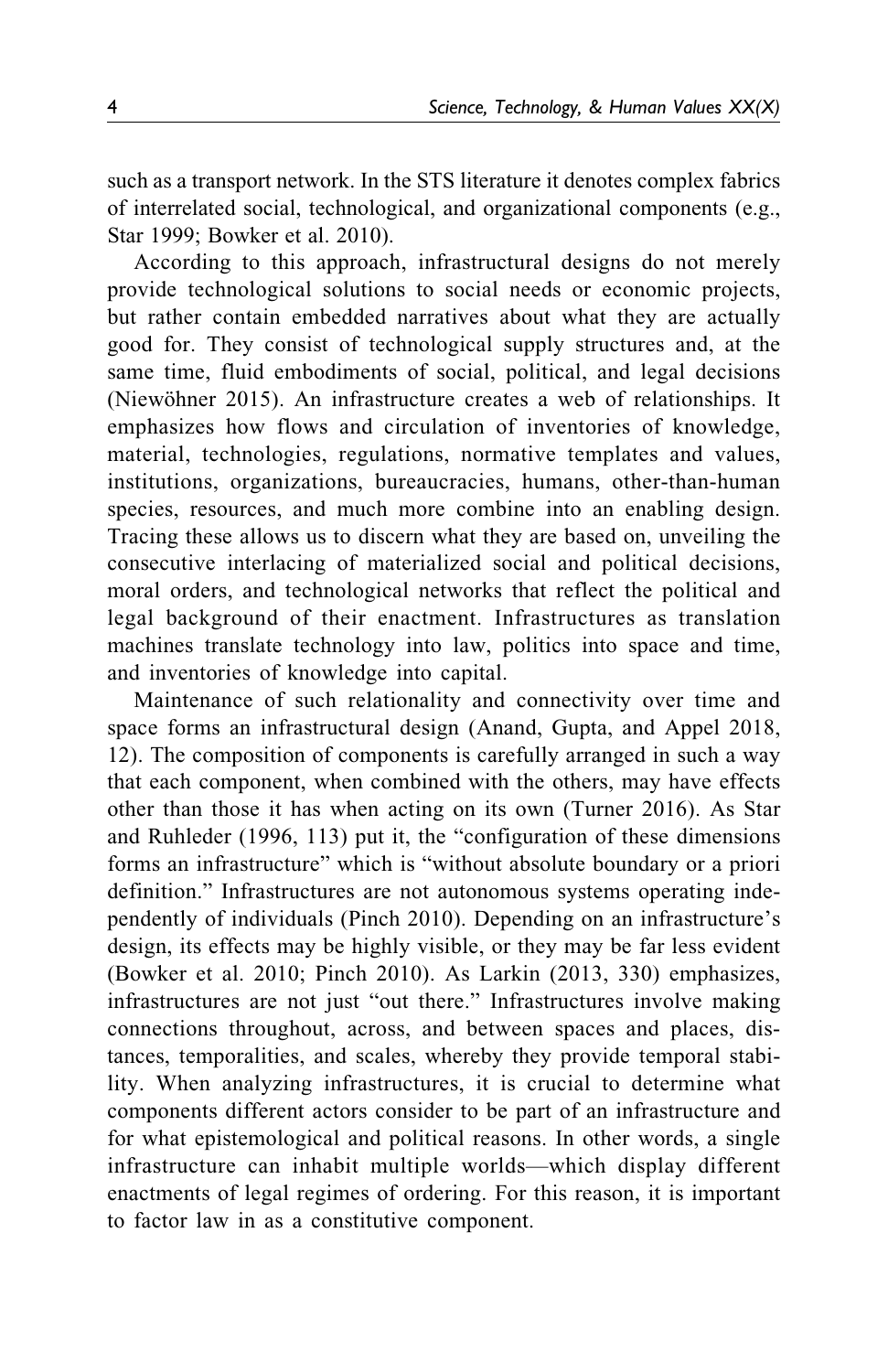# **Infrastructural Legal Pluralism**

Recent infrastructure research provides a useful analytic tool to expose how plural law is embedded in complex relationalities. Large infrastructural assemblages call into being communities of plural legal orders. In what follows, I argue that the concept of infrastructural legal pluralism is useful for exploring emergent assemblages in which normatively effective registers expand the complexity of legal plurality and affect the specific configuration of that assemblage.

There is an emerging interest in applying an international law perspective to "law in infrastructure" examining how legal regimes that contribute to infrastructuring interact with the normativity that the infrastructure itself produces. This research has the stated objective of giving international lawyers a better understanding of "thinking infrastructurally" [\(Kingsbury](#page-22-0) [2019\)](#page-22-0). However, the focus of such research is not, as in this paper, on positioning law in infrastructures more concretely.

LP can be contextualized as part of infrastructure's invisible underlying structure. Infrastructures embody law as encoded information. They create legal spaces and are projects of ordering. In enacting the ordering of their constitutive components, they develop their own specific legal configurations. They constitute sites of encounter where various legal registers, state legal systems, international law, corporate regulations, and all sorts of registers of local ordering meet. As [Redfield \(2016\)](#page-23-0) points out, the material norms of micro-infrastructures are connected with global normativity. Infrastructures enable spectacular interweaving of law with the otherthan-legal. As [von Schnitzler \(2013](#page-24-0), [2014\)](#page-24-0) has shown, those who install a technological tool often expect it to work as if it was implementing a positivist understanding of law and correct or determine human behavior.

Following [Kahn \(2017\)](#page-21-0) it is possible to understand formal law in terms of "jurisdictional infrastructure," which includes the way it is institutionally arranged in space, setting up a landscape of executive power. But given the spatiality of infrastructure, and the delivery of goods or services from one site to another, the infrastructure techno-law travels through numerous spaces of formal law, which in turn interact with the infrastructure and specifically with its law. The legal infrastructure of infrastructures thus offers networked practices and communication that are interwoven with other infrastructural components to stabilize the service provided across spatiotemporal, epistemic, and onto-legal divides.

In contrast to the way I wish to investigate law in infrastructure, the expression "legal infrastructure" is often used to signify the materiality of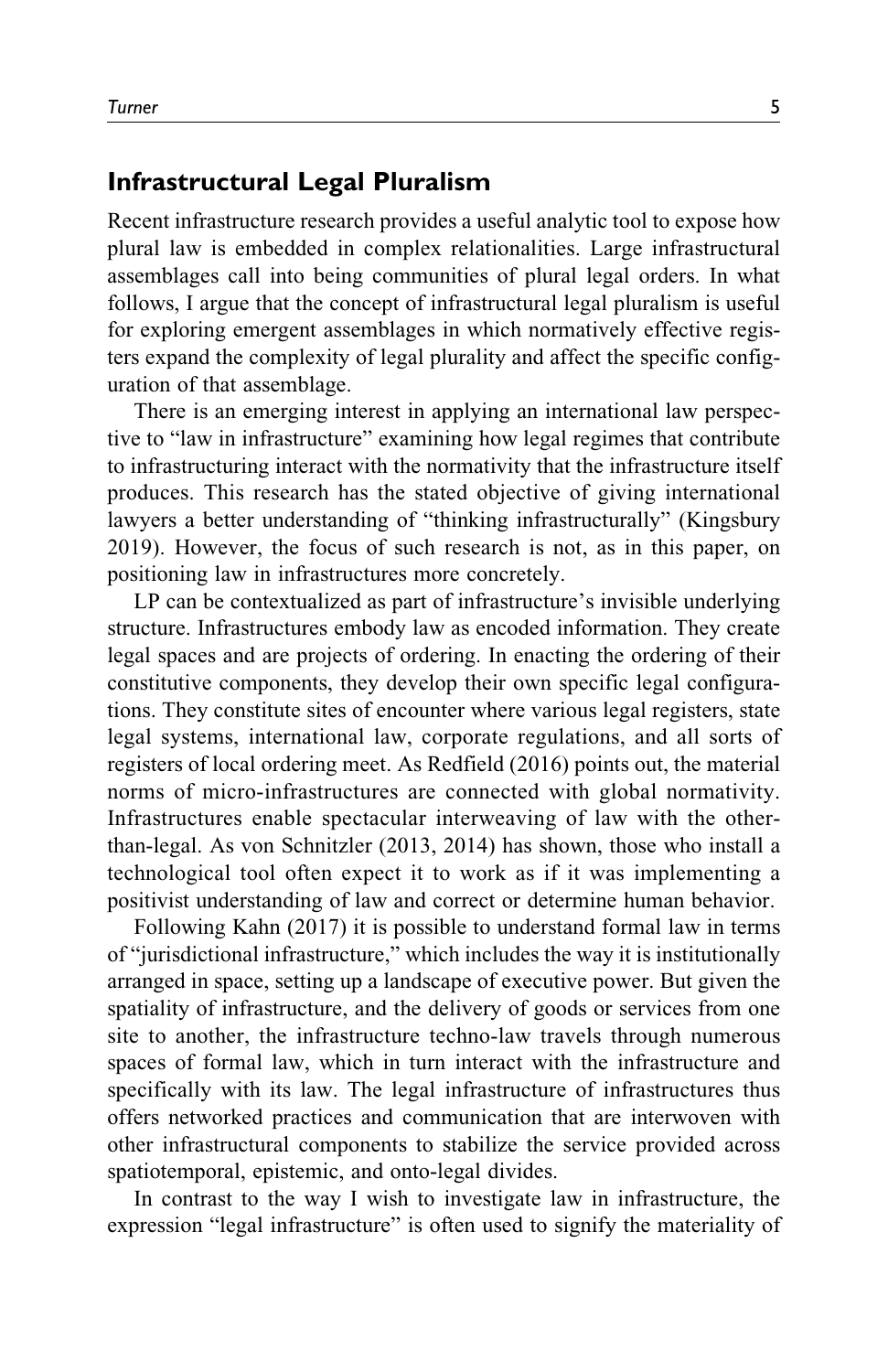law, as for instance information technology (IT), especially in form of LegalTech (see, e.g., [Ubena 2012\)](#page-24-0). Others such as [Hadfield \(2016\)](#page-21-0) understand "legal infrastructure," without any reference to STS, as the legal foundations of all economic activity and the market. But as can be said for law and infrastructure: "There's next to no research and education about how to design rule systems, institutions, and technologies that deliver what we need from legal infrastructure in a rapidly changing world."<sup>[1](#page-19-0)</sup>

More broadly, however, infrastructures are shaped by norms and this infrastructural normativity guides connectivity, flow, communication, participation, authenticity, and flexibility. The normative tools also provide information about different values, social concepts, and inclusion or exclusion from the service provided ([von Schnitzler 2016\)](#page-24-0). Infrastructure thus by definition displays features of legal plurality. The focus on infrastructure allows us to analyze the internal parameters of material-semiotic production of ethnic, racial, legal, social, political, and economic inequalities and the social relations that result from them. Moreover, infrastructure projects are sites of intense human-rights struggles ([Likosky 2006](#page-22-0)).

The technolegal expertise that reflects the legal plurality inherent in infrastructure also enables governance. [Valverde, Fleur, and Raso \(2019\)](#page-24-0) highlight the emergence of complex governance structures and plural legal orders in the establishment of infrastructural projects that reconfigure state administration, bureaucracy, contract law, and infrastructure normativity in an environment that enables public–private partnerships, allowing for what the authors call "deal making." [Anand, Gupta, and Appel \(2018,](#page-19-0) 2) describe the role of the normative power of infrastructure in asserting domination, control, and dispossession. Hence, the power of governance and the resistance it may encounter either remain fluid or stabilize, depending on internal configurative dynamics ([Edwards et al. 2009\)](#page-21-0).

Many authors emphasize the fragility, vulnerability, and temporality of infrastructures [\(Lakoff and Collier 2010;](#page-22-0) [Kelty 2016](#page-21-0)). It has been said that infrastructure is most visible when it is breaking down ([Bow](#page-20-0)[ker and Star 1999;](#page-20-0) [Star 1999](#page-23-0); [Howe et al. 2016\)](#page-21-0). As long as infrastructure works, it may remain unnoticed. Law is supposed to prevent infrastructural collapse; however, it may also be the weak point that results in a breakdown, as in the ethnographic case study analyzed below. Once an infrastructure is interrupted, users either withdraw from it, or they may become active in infrastructuring work, trying to fix problems or to explore alternative options, giving rise to the proliferation of informal forms [\(Simone 2004\)](#page-23-0).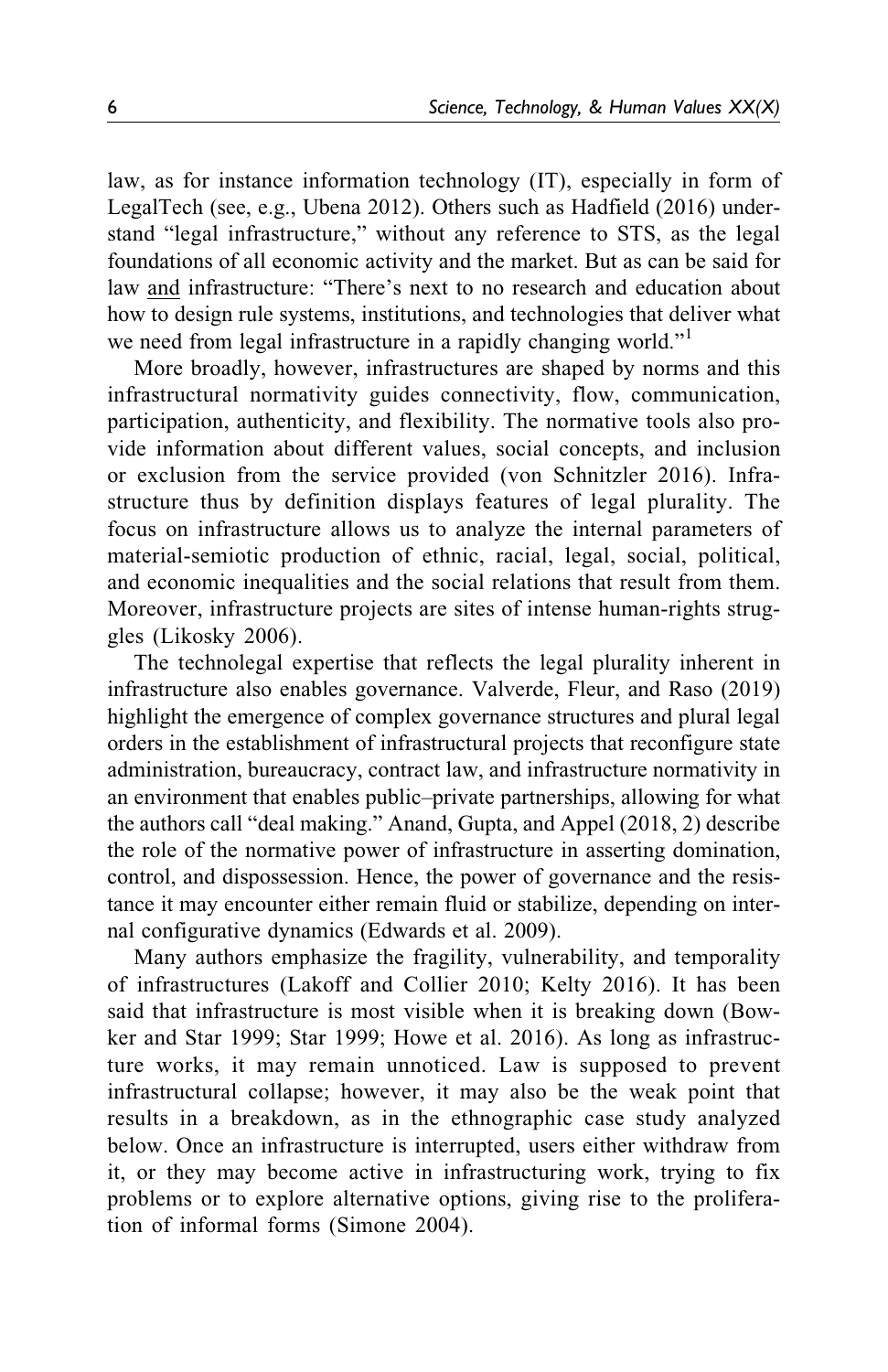# **Global Supply/Value Chains as a Specific Type of Infrastructure: The Case of Argan Oil**

Global supply/value chains (GVC) are large-scale enacted collaborations connecting resource extraction in one place with product processing and consumption in other places. GVC infrastructure is of course complex, displaying internal contradictions that arise from its multiple, only partially connected layers, such as mutually contradicting knowledge regimes and legalities [\(Turner 2016](#page-23-0)).

My case study involves GVC infrastructures connected with argan oil harvesting in southwest Morocco and looks at the emergence of this oil as a niche product that has been "bio-prospected" from a local natural resource and launched onto the global market. Argan oil is the world's most expensive nutritional oil. It is lauded for its distinctive nutty flavor and has found its way into the rarefied circles of high-end cuisine. The oil has also been successfully incorporated into the pharmaceutical and cosmetic industries. It is a nontimber forest product extracted from the fruits of the argan tree, which is endemic to southwest Morocco and part of a unique forest ecosystem. The infrastructure that links up extraction with consumption also connects local Amazigh people with the global economy and is supposed to support nature conservation and sustainable resource management of the endangered argan woodlands ecosystem, which since 1999 is legally protected as a UNESCO biosphere reserve [\(le Polain de Waroux 2012;](#page-22-0) [Turner](#page-23-0) [2014, 2015](#page-23-0)).

The infrastructural grid of the argan GVC has diversified into a wide range of interrelated chains with different genealogies. The point of departure is the woodlands where the local population holds access and usufruct rights on allocated plots, which includes harvesting of the argan fruits. Women traditionally process the raw material into oil. From there the infrastructure subdivides into strands for edible versus pharmaceutical/ cosmetic oil. This is done through different types of upstream production, including: individual or collective artisanal manufacturing; production in cooperatives with varying degrees of technological investments as part of a solidarity economy; and industrial production in factories. The infrastructure can be further subdivided according to the standards applied and the contractual relations between producers and further links in the chains, such as local and/or Moroccan sale points, specialized food companies, pharmaceutical and cosmetic multinational enterprises (MNEs), and more. Most oil exported to pharmaceutical and cosmetic MNEs is produced in industrial factories, while oil from cooperatives only constitutes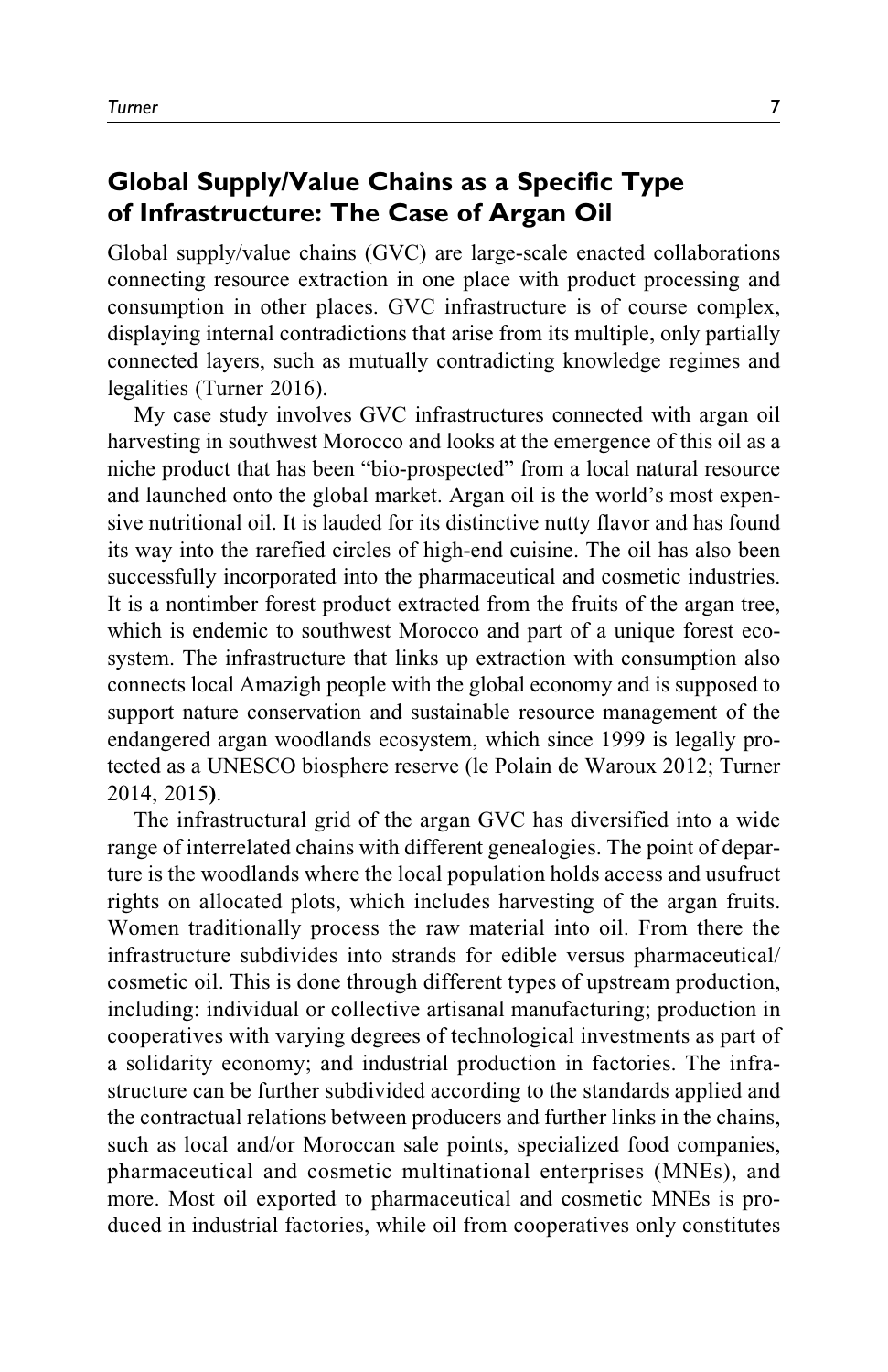up to 20 percent of the market ([Dias Pereira and Santos 2018](#page-21-0); [Roumane](#page-23-0) [2017](#page-23-0)).

The cooperative sector developed starting in the late 1990s. Today about 300 registered argan cooperatives of all sorts exist. The two main types of cooperatives came into being in parallel but are based on competing ideological tenets. Cooperatives follow a transnational legal template laid down in the guidelines of the UN Committee for the Promotion and Advancement of Cooperatives (COPAC; [http://www.copac.coop/](http://www.copac.coop)) and in corresponding Moroccan state legislation. At the same time, this framework is supposed to reflect traditional work culture and collective property regimes. Thus, one type of cooperative was established at the village level, where women assembled in the past to do the monotonous processing together. This model was initiated by a development agency that encouraged the processing of the locally owned harvest using sustainably sound practices. However, this method produces oil that contains suspended particles and thus has a short shelf life of only a couple of months. It is mainly used as edible oil and does not meet the standards required for further industrial processing. Only a few cooperatives of this type were established and those that still exist today have modified their model somewhat from the original conception.

The second type was initiated by Moroccan activists involved in the argan business. Production is based on highly technological processing, officially called "semi-mechanized." The sites of these cooperatives were chosen strategically so as to ensure favorable locations with access to the power grid, which compelled women from the surrounding rural areas to engage in new forms of mobility. This cooperative model depends on the purchase of the raw material on the market, which subjects them to price speculation and shortfalls. Their technological approach to oil processing, which uses extruding machines and filtration, responds to MNEs' demand for pure oil [\(Dossa 2011](#page-21-0); [Turner 2014](#page-23-0)).

The architecture of the cooperative sector was financially supported by various donor organizations, including development agencies, NGOs, and foreign and Moroccan state funding programs [\(Bouroua 2016\)](#page-20-0). Moreover, all sorts of additional actors became involved in the booming argan industry, including MNEs, global governance institutions such as UNESCO, Moroccan state institutions such as the forestry department DREF-SO (Direction Régionale des Eaux et Forêts du Sud-Ouest), the National Agency for Development of Oasis Zones and the Argan Tree (ANDZOA; <http://andzoa.ma>), and the cooperative department ODCO (Office du Développement de la Coopération; [http://www.odco.gov.ma\)](http://www.odco.gov.ma).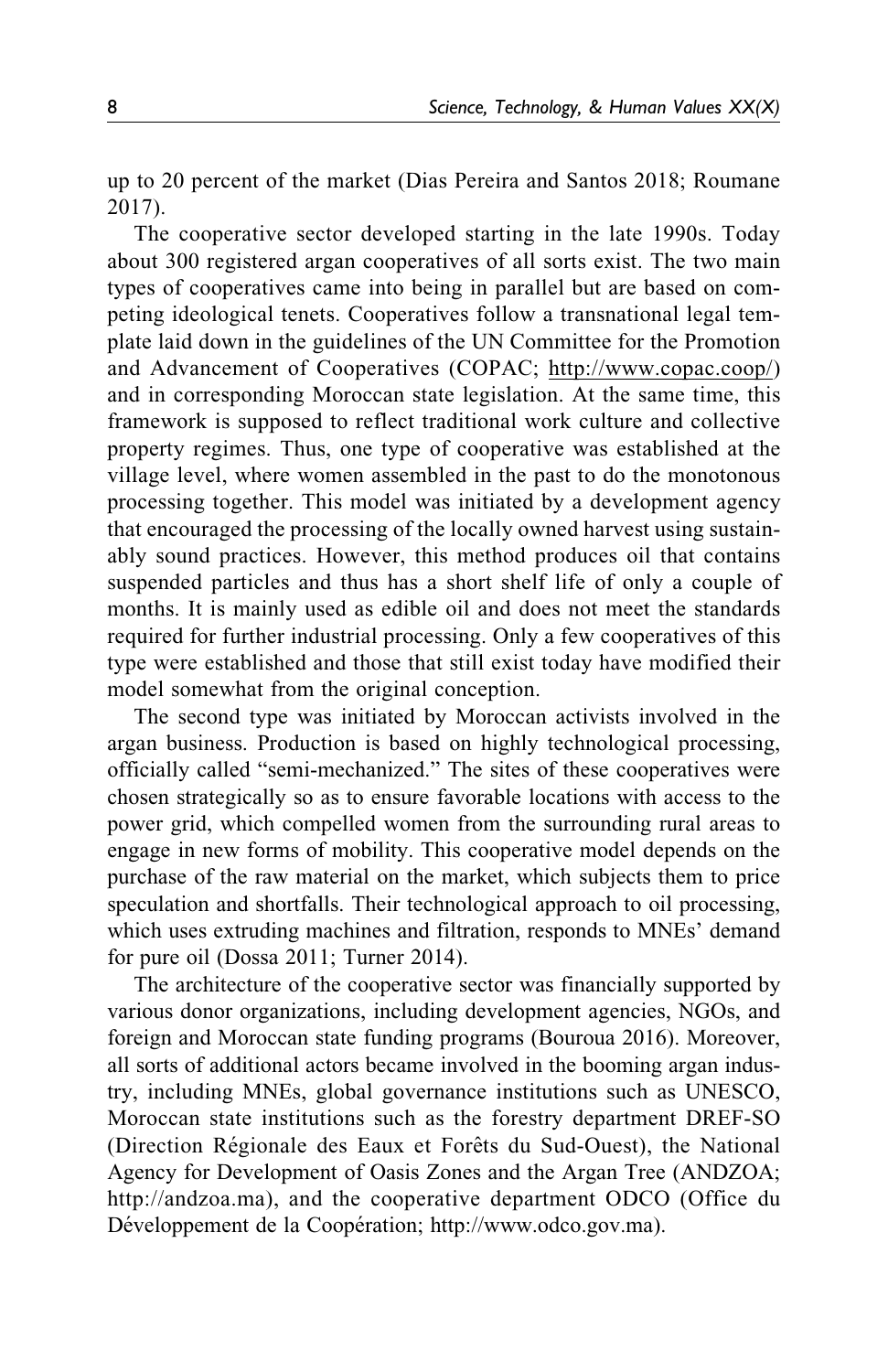As a result of all these activities, starting in the late 1990s a highly sophisticated supply chain infrastructure emerged ([Dossa 2011;](#page-21-0) [Le Polain](#page-22-0) [de Waroux and Lambin 2013;](#page-22-0) [Biermayr-Jenzano, Kassam, and Aw-Hassan](#page-20-0) [2014;](#page-20-0) [Robinson 2014, 2020; Turner 2014, 2015](#page-23-0), [2016](#page-23-0); [Bellihi and Bazi](#page-20-0) [2015;](#page-20-0) [Romagny et al. 2016](#page-23-0); [Dias Pereira and Santos 2018](#page-21-0); [Meager 2019](#page-22-0)). Until recently, all processing units had one thing in common: there was one step in the production process that could not be technologically upgraded, namely, the cracking of the kernels. As a result, all argan businesses were dependent on women for their labor and traditional knowledge. But recent technological upgrades have transformed this step in the oil production, which will have repercussions throughout the argan GVC infrastructure.

The infrastructure narrative that the cooperatives promoted was the empowerment of rural women, poverty alleviation, sustainability, and nature conservation; the factories also invoked their dependence on women's labor. For this reason, the cooperatives were considered a role model for the successful infrastructural integration of local producers in a GVC. This narrative enshrines the promise of infrastructure ([Harvey and](#page-21-0) [Knox 2012;](#page-21-0) [Anand, Gupta, and Appel 2018\)](#page-19-0), which is associated with a better future and with economic growth, better living conditions, safe work, and recognition.

The ethnographic vignette described in the next section drew my attention to an infrastructure failure within the cooperative model. A concrete case in 2000 led me search for other comparable scenarios. As I discovered, local attempts to repair the cooperative-based argan infrastructure after breakdown were not rare. But only very few succeeded, and they did so only by gaining a foothold at the margins of the mainstream argan industry. The data presented below are condensed from five separate ethnographic accounts that all reference a specific moment in the infrastructural history of the argan supply chain. Each of these moments developed different juridico–political–material practices. Tracing three of them took me from the villages in remote parts of the argan region to the metropolis, that is Montreal, Amsterdam, and Paris. The people and places referred to in this article have been kept anonymous. My ethnographic research took place over a period from 1996 until 2019 in the argan forest in southwest Morocco and with communities of migrants from that area living abroad.<sup>2</sup> It combined participant observation at the grassroots level and interaction with use rights holders, small peasants and large-scale farmers, female members of cooperatives and their families, household-level argan oil producers, local intermediary traders in argan products, and local administrators and state forest management officials. In addition, the theoretical framework combining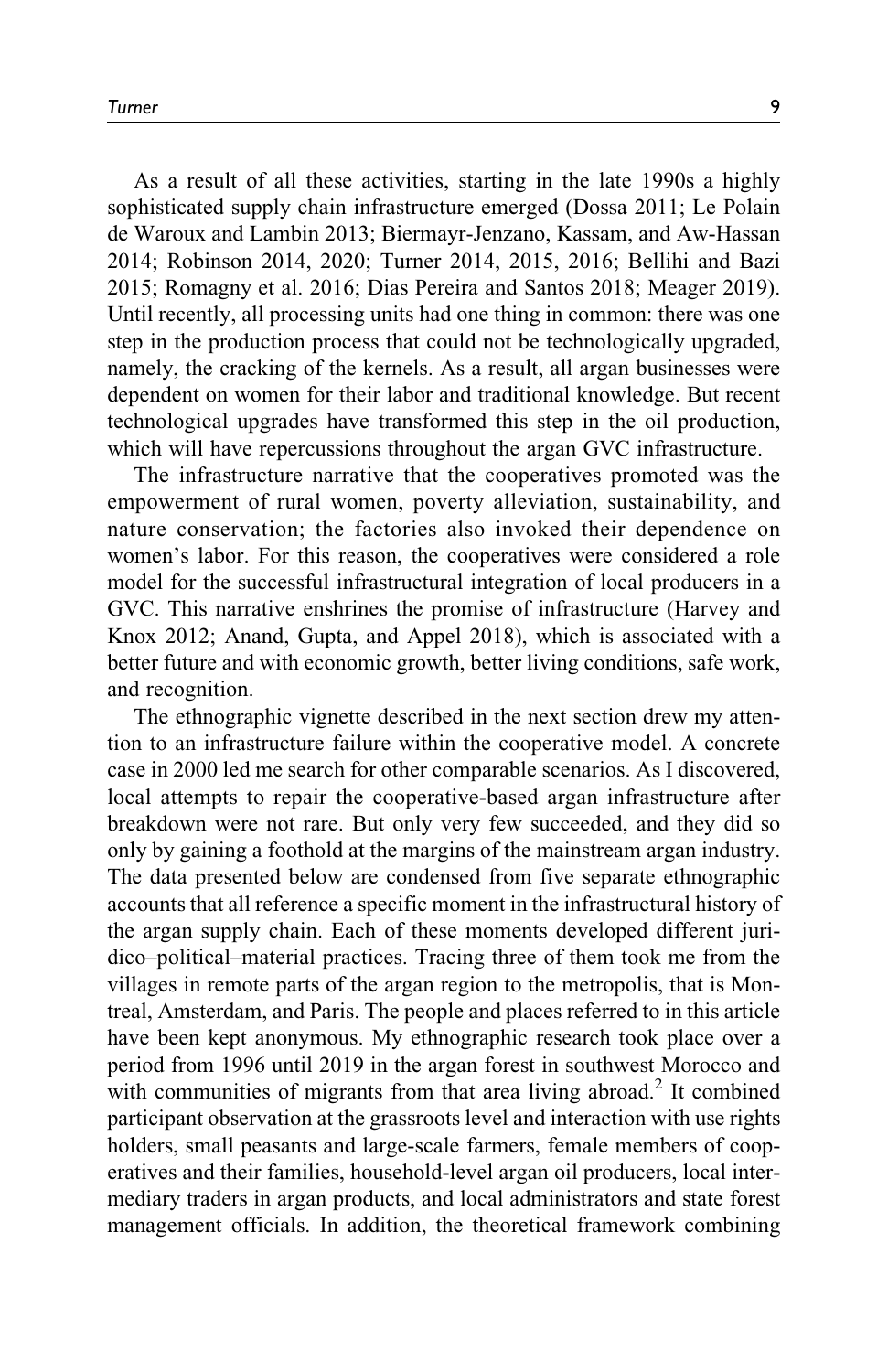STS with anthropological research informed my methodological choices and research trajectory from villages at the foot of the Moroccan Atlas Mountains to MNE headquarters as I followed the emergent infrastructure. The fieldwork thus incorporated discussions and interviews with main actors in the argan GVC, including development agencies, academics involved in argan research, and wholesalers of raw material for oil processing further along the industry's supply chain. As multisited research, it included interviews with representatives of MNEs in the pharmaceutical and cosmetic industries and INGOs and UN institutions in Morocco and in Europe, the United States, and Canada, where some of the relevant normative templates are produced.

# **The Infrastructural (Dis)Integration of Village Cooperatives**

The village communities to which the cooperative members belong are among the most disadvantaged in the study region. The establishment of cooperatives promised villagers a little extra income based on a model of production on demand: the development agency first attracted clients, then passed on the order to the cooperative and provided for the transfer of the product. But this model only brought small revenues, the result of a weak distribution system [\(Bouroua 2016](#page-20-0)) and the women laborers' insistence on advance payment. In order to establish a self-financing distribution system, the development agency suggested that the cooperatives unite in an overarching commercialization union. This required financing through retention of a part of the profit of member cooperatives. The union ultimately failed because of corruption, nepotism, and the incompetence of the Moroccan elite actors who led it. In accordance with the legal contract between the development agency and the union, the agency held the local cooperatives financially liable for the breakdown. This debt was passed on to the individual members of the cooperatives, who did not feel responsible for the mismanagement of the union. In the view of locals, the development agency had failed to adequately supervise the union and was responsible for the breakdown.

The infrastructure breakdown appears to be a typical translation problem, the result of different understandings of the legal contract, namely a clash of the development agency's "project law" perspective [\(Weilenmann](#page-24-0) [2009\)](#page-24-0) based on transnational templates, with the locals' customary law perspective. The contract was explicitly explained to the Amazigh people as a modern form of tou'iza. In customary law, tou'iza indexes a wide range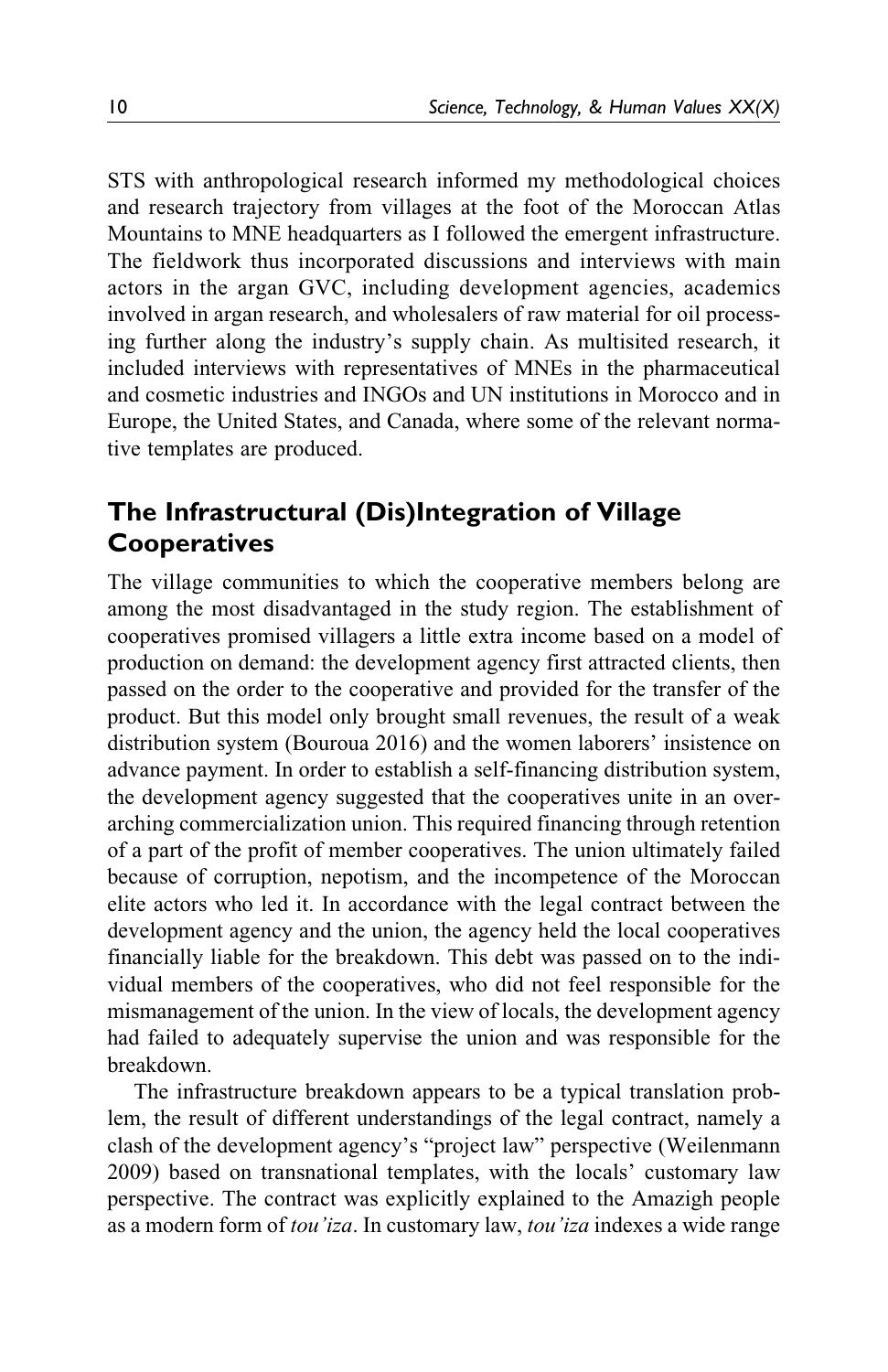of local practices of solidarity work and mutual support, ranging from neighborhood help that is considered morally and legally obligatory, to more complex forms of working together such as agriculture or community projects. In contrast to contract law, tou'iza is thus situated in the realm of a moral economy. The breakdown of the infrastructure's composite lawscript triggered a cascading process that encompassed the entire GVC.

This case also shows how the legal concept of the contract follows the neoliberal logic of delegating responsibility and the burden of risk to the upstream partner or primary producer. As [Chu \(2014\)](#page-20-0) has shown, infrastructure may increasingly politicize the legal framework and deflect accountability away from Western capitalism. Thus, law was the cause of an infrastructural breakdown with the normative aspects including both transnational rules for cooperatives and customary regulations.

The failure of the cooperative union resulted in a "phase of stagnation," as it was officially called. Local people date this phase to between 2000 and 2003: "when production had resumed, albeit at a reduced pace" and the union undertook a reboot. For some cooperatives, the project continued once the development agency had reconsidered its strategy and offered a guaranteed purchase quantity instead of production on demand, while others opted out. These cooperatives either disintegrated and the women resumed individual household production with modest sale rates at local markets or they adopted the model of the "semi-mechanized cooperatives." Within this sector, some few succeeded in the course of time to acquire the reputation of flagship interfaces between a local solidarity economy and the "market out there," while others continued muddling along ([Robinson](#page-23-0) [2020\)](#page-23-0).

# **Local Initiatives and Experimentation**

While numerous cooperatives lapsed into idleness, in some villages the cooperative members engaged in discussions with the village council on how to organize the sale of their argan oil, bypassing the development agency and reverting to previous times, when women produced oil and men of the same household sold it along the main highways or in larger cities. Despite the negative experience with the union, local people also believed they could better their own situation by building on the ruins of the broken infrastructure. Thus, in spite of its eventual failure, the infrastructure had raised expectations about the future: the promise of integration into a global market and growing prosperity in a region where the access to cash is quite limited. The failed cooperatives served as examples and role models that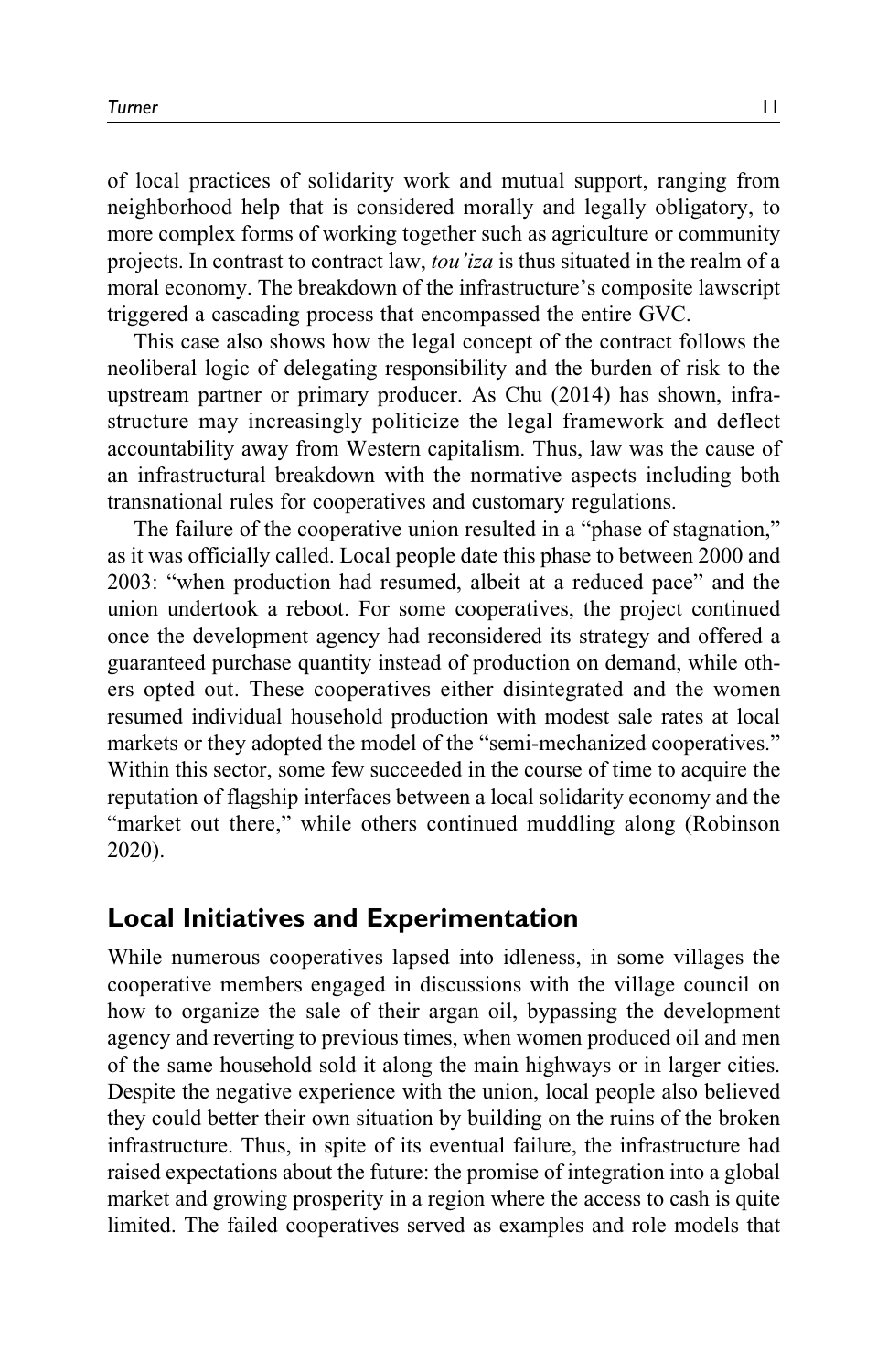inspired Moroccans to set up their own version in line with their understanding of the model. But how were they to find customers and transport the product to the consumer in the outer world? And how could they overcome the hurdles of bureaucracies, administrations, legal regulations, and boundaries?

A new approach was started in 2002. Moroccans living abroad (MRE; Marocains Résidant à l'Étranger) regularly traveled to their natal villages during the summer to spend their holidays in their country of origin. When they departed for the places they now lived, in France, the Netherlands, or Canada, they always took argan oil for private consumption with them. With their regular movements and widespread translocal network, the village's MRE community offered a possible solution to the problem of how to transport and sell the argan oil abroad. In theory, the close social relations of the replacement infrastructure would limit the sort of inequalities that had been inscribed in the failed GVC. In a way, the development narrative was thus translated into a story of hope [\(Anand, Gupta, and Appel 2018\)](#page-19-0).

The first step was to acquire necessary knowledge about the large infrastructure of the global argan oil trade. Villagers and MREs visited cooperatives that relied on new technologies of oil extraction, collected information about state funding programs and legal requirements for cooperatives, learned how to fill out application forms, and mobilized local political figures to act as intercessors with state institutions such as the forest administration (DREF-SO) and the regional office of ODCO. One exciting option included the possibility of qualifying for one of the cooperative funding programs. They decided to register the village community as an official cooperative, in this way changing its legal status and getting access to state funding. Informal gatherings of oil-processing women thus transformed into communities of law as infrastructural units. Official recognition for the quasi-cooperatives appeared as part of an infrastructural translation process in which the transnational legal scripts that define a cooperative's properties are applied in accordance with national practices. In addition, the villagers integrated "their MREs" into the network via their kinship links. This arrangement is an example of how, as discussed in [Harvey, Jensen, and](#page-21-0) [Morita \(2017](#page-21-0), 9), "particular social relations gain infrastructural properties vis-à-vis wider collectives" (in this case, the village and MRE communities).

The prospect of access to cash had already mobilized all sorts of people in the argan zone to organize into cooperatives. Hybrid forms of the two major types mushroomed, and locals interpreted the cooperative doctrine in innovative ways (see, e.g., [Montanari and Bergh 2019](#page-22-0); [Perry et al. 2019](#page-22-0)).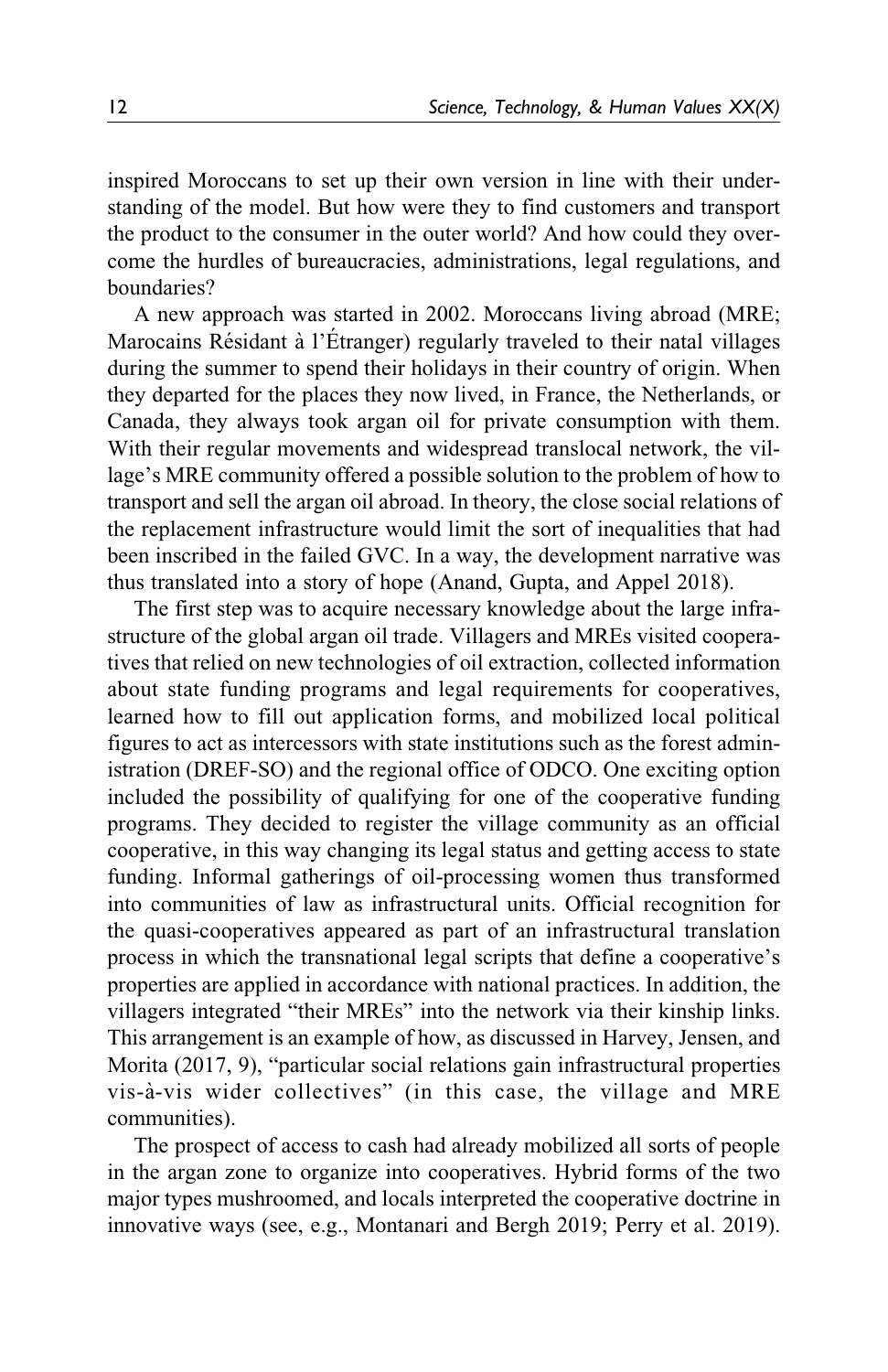A wide variety of social groupings—families, households, neighborhoods—started calling themselves cooperatives and performed what they understood to be the work of a cooperative. However, only a few of those tried to commercialize their produce via MRE networks. Others established more modest chain infrastructures; some opened up a shop in a nearby town or a tourist spot; many set up salesrooms in their villages and erected signboards to attract clients.

These first attempts turned out to be onerous and not very successful, with little infrastructural stability. Over two to three years, annual deliveries were organized to coincide with MRE holidays, and MREs returned to their host countries with knowledge, strategies, narratives, and argan oil. But development and state funds poured more money into the cooperatives' coffers than did the oil trade itself.

Ideally, a cooperative would be composed of trusted people on the Moroccan side, whether members of an extended family, a neighborhood, or a village, who are involved in a sort of import company based on an MRE NGO or CSO. But these alternative supply chain infrastructures were even more vulnerable and unstable than their precursors, requiring protection from undesired external intervention, careful information brokerage, and internal cohesion. They became sites of experimentation, of application of new technologies, of improvisation and emulation and trying out what other networks had successfully done. Through experimenting with technologies and materialities, the villagers in turn generated alternative normativities, as will be discussed below. One strategy the villagers and MREs pursued was redeploying infrastructural fragments to alternative ends in order to simplify the connections in the chain and avoid administrative and/or legal bottlenecks. Those efforts that proved competitive on the market made use of economic co-optation and imitation strategies, which wove the projects into the fabric of the contemporary global argan oil trade. The diverse strands within the argan GVC inevitably took shape through mutual codevelopment and coproduction. Within a few years (2003–2010), the self-initiated business relations stabilized and villagers enjoyed relative autonomy and emancipation from the larger economic networks to which they had previously been bound.

Upstream experimentation focused on reducing manual labor, improving the shelf life and the purity of the product, and rearranging access to raw material. These changes led to a technicization of the artisanal production. By investing part of their profits in industrial commodities, village producers were able to make technological upgrades. Access to the power grid, which became available in the 2010s in the course of the official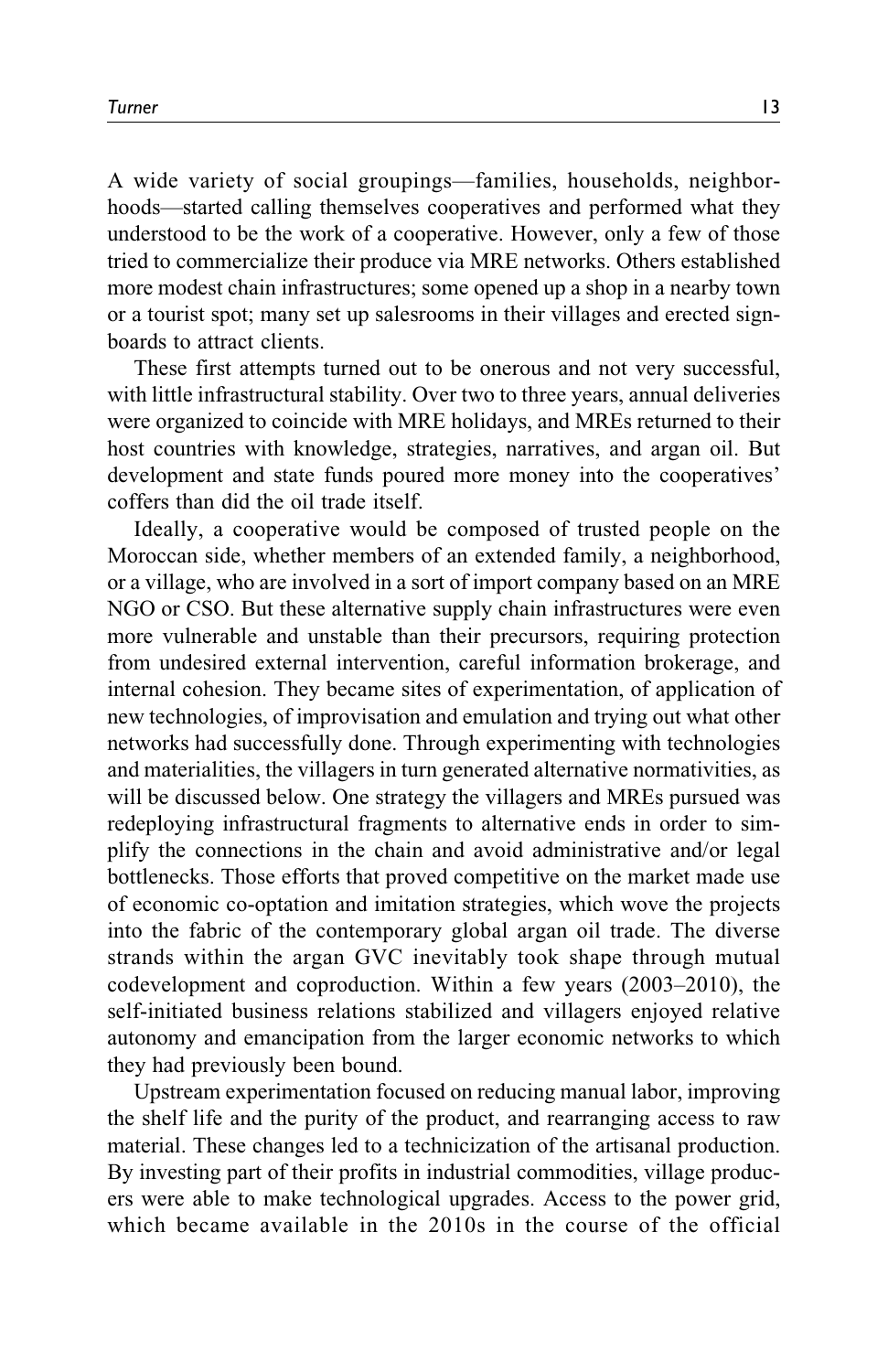electrification program, allowed the use of new technological tools that facilitated both oil processing and resource management. One such tool was a recently devised electrified version of the traditional hand mill. Other technomaterial components were brought into play or invented, such as drip-irrigation kits, or "tribal arts" packaging displaying tribal tattoo markers of identity. Hygiene standards improved with access to fresh water and new storage equipment replaced the porous plastic soft drink bottles that had previously been reutilized as oil containers. New working standards and regulations emerged from these new technologies and practices. The result was the emergence of a bricolage infrastructure that combined older and newer technologies, endowing newer components with more traditional, customary meaning and vice versa.

# **New Infrastructure Normativity**

Along with the technomaterial components, a complex infrastructural legal framework was solidified by borrowing and processing legal components from many sources. One important step to establishing a solid legal foundation of the network was the self-legalization of the two cooperating units, the village cooperatives and their MRE satellites. Legal guidelines for cooperatives now applied to kin groups or other groups based on social and territorial proximity, and these displayed their own specific plural legal registers and provided a sound legal format for the upstream partner. In addition, the traditional village councils became legally recognized "associations for rural development," thus providing a contact for negotiations with state institutions ([Turner 2006;](#page-23-0) [Charfi 2009](#page-20-0)). A complementary organizational structure emerged downstream, where families and people sharing the same place of origin formed legal units by adopting the legal status of an NGO, CSO, or registered trade company.

The organizations at the two ends of the infrastructure are spatially far apart but bound into a web of collaboration by official legal means, for example contractual provisions, and also by customary legal rules in which social and spatial proximity are associated with providing mutual support. A moral economy infrastructure for argan oil trade was enacted, and in some cases translated into a "nonprofit status" of both the upstream and the downstream partner. In this way, masses of legal requirements (tax and commercial regulations) are circumvented while also ensuring the legal security that was considered indispensable.

Updates to the local legal regime were also necessary. Village councils took up this initiative by suggesting adjustments to resource management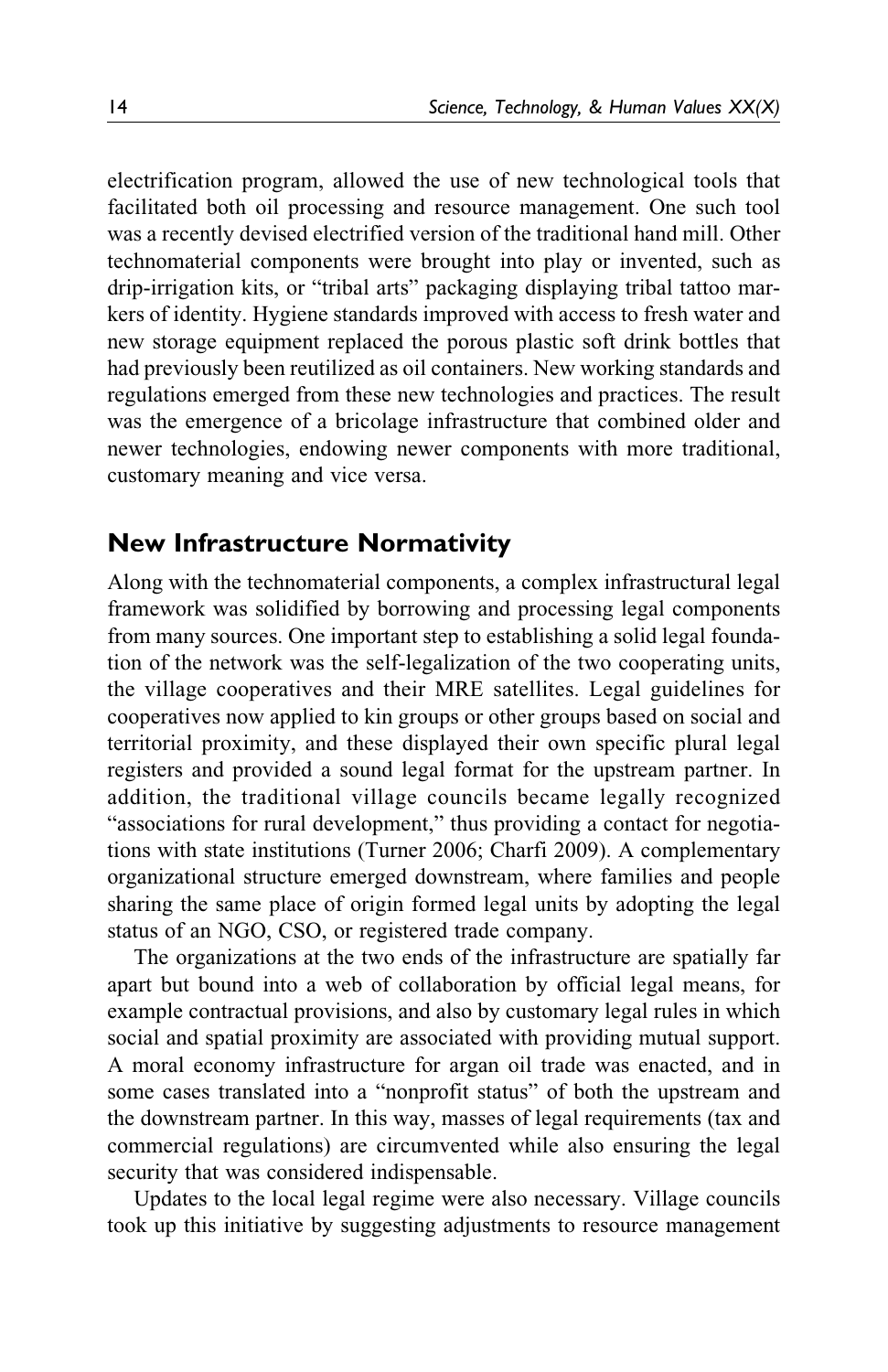and other domains related to the argan business. The new interest in the forest as a resource, transforming nature into infrastructure [\(Carse 2012](#page-20-0)), entailed a radical change in the local legal framework. Access rights to forest plots that had fallen somewhat into disuse have been reinstituted and the transmission of these rights clarified, as have traditional norms regulating the care for the resource, such as closed seasons and specific harvesting technologies. Local actors were linked to the official legal sphere through their legal empowerment in the form of state recognition as cooperatives; this opened the possibility of applying for official export trading licenses. In this way the normativity of the informal chain was linked to the legal universe of the official argan infrastructure and supply chain law proper, encompassing matters such as labor law standards and export permits following certification with the designated state institutions.<sup>3</sup> Non-capitalist configurations of niche product infrastructures existing in the shadow of powerful GVCs necessarily develop their specific technolegal foundations so as to enable a moral economy model for the chain [\(Kapfhammer and](#page-21-0) [Winder 2020\)](#page-21-0). Legal pluralism that designs stability and predictability across ontolegal differences between up- and downstream normativities may help infuse a moral commitment into the material and technical components of infrastructure (see [Jensen and Morita 2015](#page-21-0), 84 on [Marres 2013,](#page-22-0) 423).

However, most endeavors to commercialize argan oil ultimately failed in the face of the infrastructural challenges of professionalizing the logistical and legal aspects of export. In addition, the normativity of transport systems, shelf life requirements, quality standards, and import licenses, all of which follow a logic of "law as calculation" that is inherent to a capitalist world order, have been inserted into the chain as a translation machine and reappear locally in different degrees of amalgamation with labor laws, environmental protection, and nature conservation regulations, and so on. In effect, the legal agency of an infrastructure lies in the interstices of relationality and coproduction of all contributing components, both human and nonhuman.

The real challenge was to overcome the spatial distances between upstream and downstream endpoints. In the first years, MREs headed for European metropoles in overloaded cars, or, in the case of Canada-based MREs, arranged semi-official means of transport. It was standard to declare private, noncommercial use of the oil instead of applying for an export permit. Over time it became necessary to organize deliveries without MRE intervention to make the project sustainable. Infrastructure similarities with the official GVCs helped surmount the challenges of border crossing,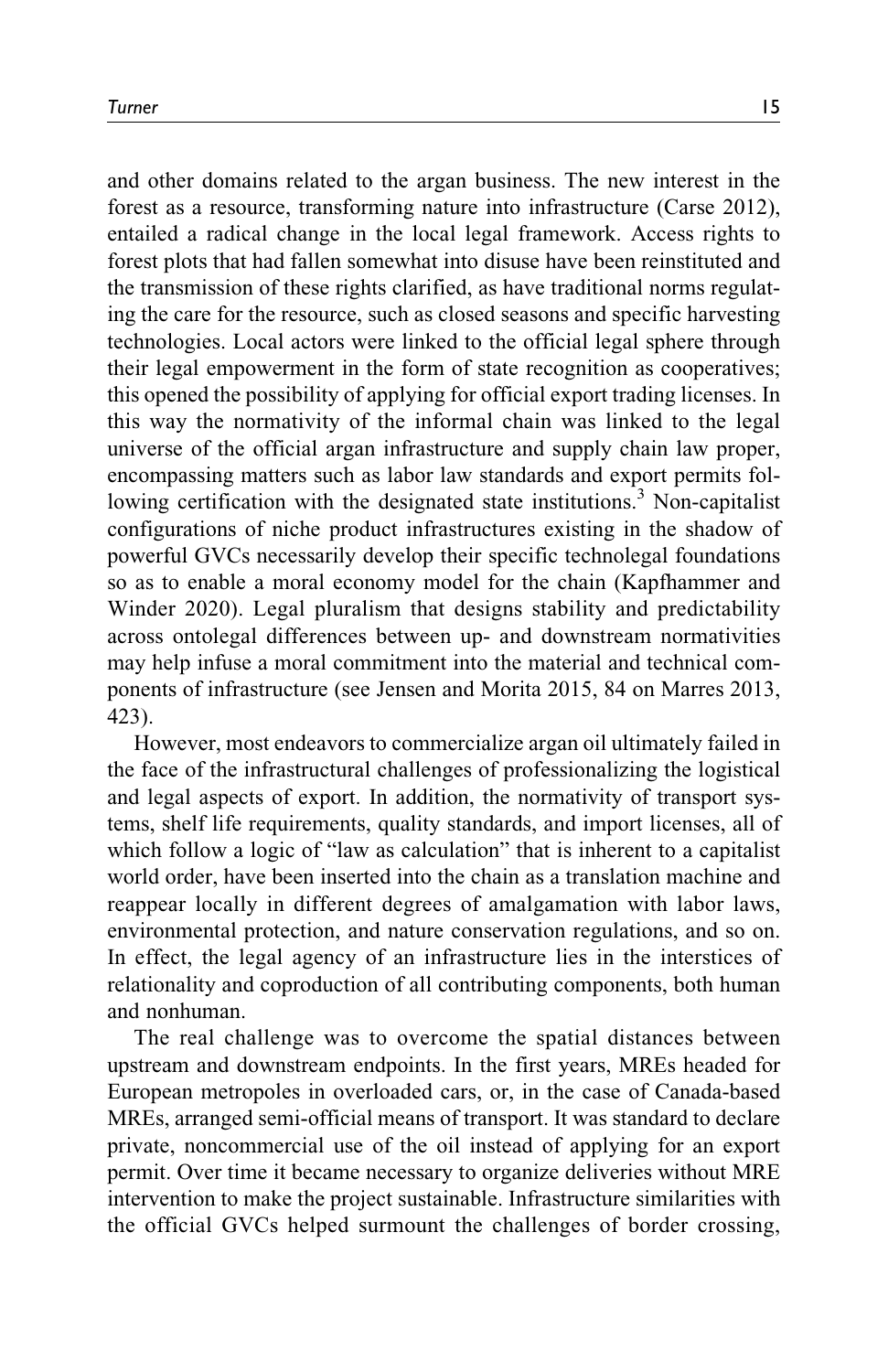complying with food standards for export into the EU and Canada, and acquiring certification as a product produced according to the solidarity economy. In fact, a few of the networks succeeded in riding on some of the infrastructural components that all supply chains share. The corresponding infrastructure in the host countries with officialized endpoints as nonprofit NGOs or eco-business CSOs involved a distribution network with organic food wholesalers and health food stores or organic food shops as sales points. Other networks founded professional sales companies.<sup>[4](#page-19-0)</sup>

A third branch preferred to remain in the informal economy. They continued to transport oil in canisters or plastic bottles themselves via the MRE routes to places in Europe. The oil was then sold at farmers markets and similar events and venues. These MREs regarded themselves as part of the local cooperative and hoped that strategic ignorance of the legal and economic consequences of crossing a non-EU border with a commercial commodity would work. For a time, this business model was able to survive under the radar of the officially certified argan oil GVCs. However, things changed once official oil importers began to regard the informal networks as competitors.

# **People Connected through Infrastructure**

It is important to emphasize, as [Anand, Gupta, and Appel \(2018,](#page-19-0) 18) have done agreeing with Catherine Fennell's point: new forms of sociality and obligation have emerged out of the earlier failed infrastructure. While infrastructures create social roles that have to be scripted in new ways or transform existing ones, as [Angelo and Hentschel \(2015\)](#page-20-0) argue, repair work creates new social roles, for both the villagers and their MRE relatives. Cooperatives have enrolled as a new form of sociality in infrastructure and the villagers have rescripted this form. Village councils connected with cooperatives have resurfaced as environmentalist NGOs and bodies of local self-organization. New trans-scalar ties connect MREs and their places and families of origin. The MRE-based development NGOs abroad create feedback effects in Morocco; such relationships combine the MRE investment in a better future with a stronger affective association with the village outposts. New forms of maintaining social cohesion have emerged between villagers who stay and migrants far away [\(Larkin 2008\)](#page-22-0).

These relations are a form of "people in and as infrastructure" and involve permanent maintenance work that encompasses technical, social, political, and legal elements ([Simone 2004\)](#page-23-0). Human relations acquire an infrastructural quality and chain infrastructure solidifies into a complex,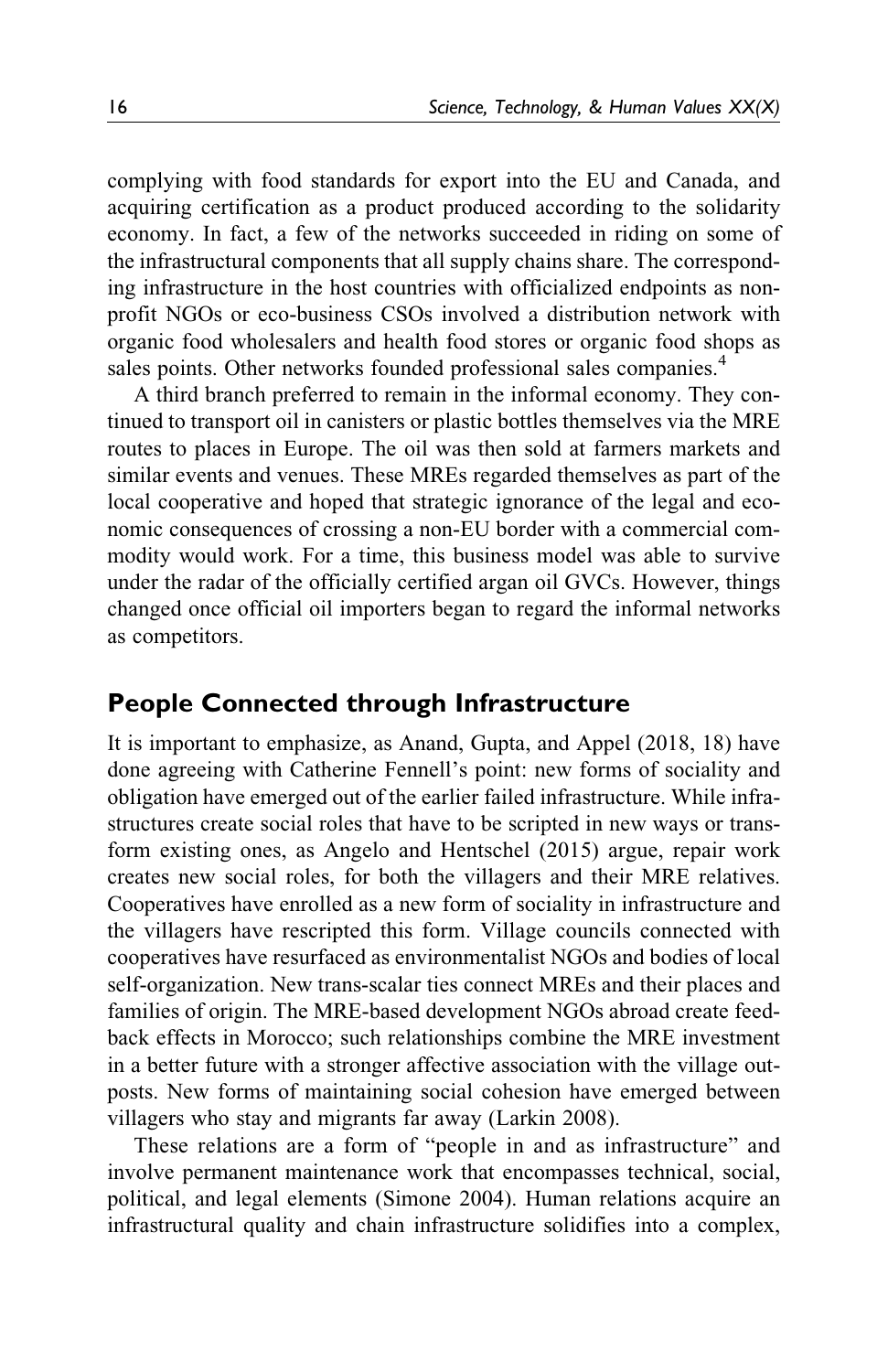translocal legal regime of ordering and chain governance. New normativepolitical authority emerges out of the infrastructure. Representatives of the two communities influence upstream legal decision making and decisions about natural resource extraction, and MREs insert new ideas that have materialized through their interaction with people and ideas in their host countries. Thus, the GVC produces a specific infrastructure-based concept of belonging that unites people on different continents.

# **Resetting the Legal Pluralism of Infrastructure after the Breakdown**

As I have dealt with in detail elsewhere ([Turner 2016\)](#page-23-0), the concept of infrastructure makes it possible to examine the normativity of a supply chain as a specific form of plural legal configuration and to ask how chain-specific normativity interacts with the wider legal environment in which it is embedded (see also [Snyder 1999](#page-23-0); [IGLP 2016](#page-21-0)). In such technoscientific infrastructures, [Fischer \(2005,](#page-21-0) 55) notes how "market, law, code, and norms compete for hegemonic control over the rules of play." Supply chains represent infrastructural translation networks in which normative components (knowledge, practices, protocols, and material technology) are cotranslated as they move from one link in the chain to the next. Law is translated from one context to the next, and law itself translates and transforms the subjects and objects it governs. GVCs as a worldwide infrastructural grid constitute a master tool of global capitalism and offer participation in the global economy in exchange for extractivism, exploitation, and disenfranchisement. However, upstream producers in the postcolony often resist infrastructural injustice while downstream consumers increasingly refuse irresponsible consumption. This may lead to infrastructure breakdown and the emergence of alternative options. When exploring alternatives, producers may profit from their experiences in GVC production and emulate its infrastructural design. This need not be tinkering with a decaying infrastructure, as has been argued in the anthropological literature, but can be about emulation and setting up a separate chain. As [Pinch \(2010,](#page-22-0) 84 f.) emphasizes, the interplay of a flexible plural law with technology is important for the integration of old and new infrastructure components into a functioning whole. Law is a stabilizing component that glues disparate layers of supply chain infrastructure together as a way of coping with exclusion from official chain-making.

The case study shows how new technologies, or more precisely an amalgamation of traditional and newly imported technologies, that were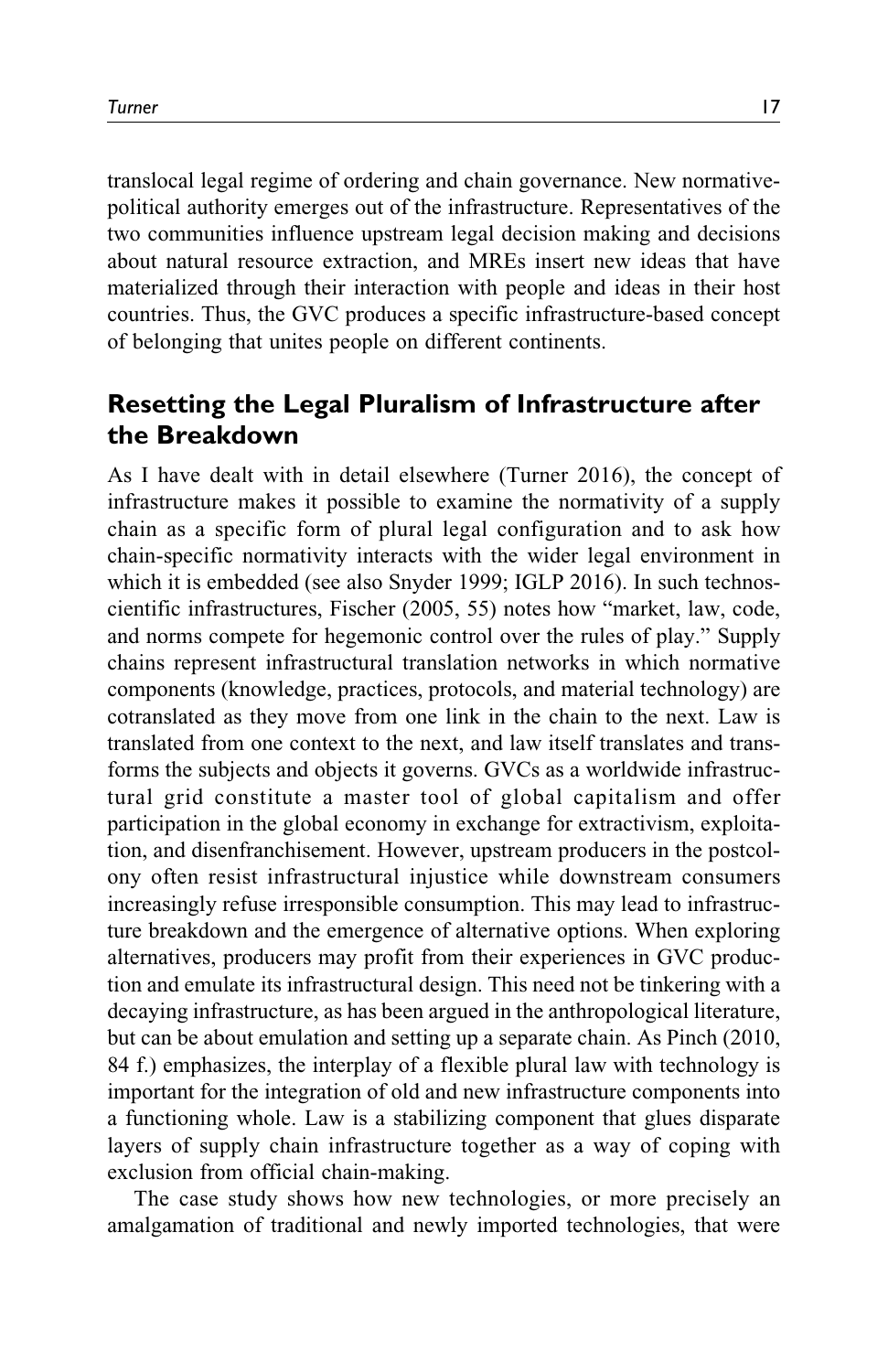coproduced along with economic, legal, and other social changes, paved the way for the repair of a failed infrastructure. Eventually, parts of the repair infrastructure that were born out of resistance were successful in integrating the failed model and contributed to the creation of new, changed versions. Most of the material components of this alternative infrastructure chain were not specifically constructed for this purpose; they all are already there: trees, fruits, cell phones, roads, vehicles, long-distance trade network facilities, and more. They all have been assembled into a specific configuration together with nonmaterial components. On the basis of this, new technomaterial components were brought into play or newly created. The normativity generated by the new technolegal assemblage of the cooperative leads to an updating of the older technology that preceded the foundation of modern "mechanized" cooperatives. The same holds true for the social organization of the human actors who run the technologies. Plural normativity constitutes a fundamental and indispensable component in the infrastructural architecture. While supply chain infrastructure makes it possible for forms of solidary economies to be integrated into neoliberal infrastructures, the village cooperatives rejected this and found an alternative approach.

# **Conclusion**

This article theorizes supply chain infrastructure as an emergent assemblage and analyzes how plural law is scripted in infrastructural design in coproduction with constitutive technoscientific and material components. Legal plurality regulates the entanglements of infrastructural components, which in turn display their inherent normative power and ordering capacities.

The ethnography of repair work after a law-induced breakdown of a supply infrastructure enables us to understand the legal entanglements underlying infrastructure; they include the normativity inherent in technology and scientific knowledge regimes. Thus, when complex infrastructure fails, the interweaving of the components that make up the infrastructural assemblage generates effects other than those that the agents who thought to control the infrastructure's agency expected.

There are many possible effects: infrastructural legal configurations may persist and provide the framework for repair; they may also be subject to normative bricolage at the grassroots and across scales; or they may be updated to maintain flows and interactions. Breakdowns do not necessarily eliminate inequalities inscribed in the infrastructure. Quite often the disadvantaged are among those most affected by breakdowns. However, the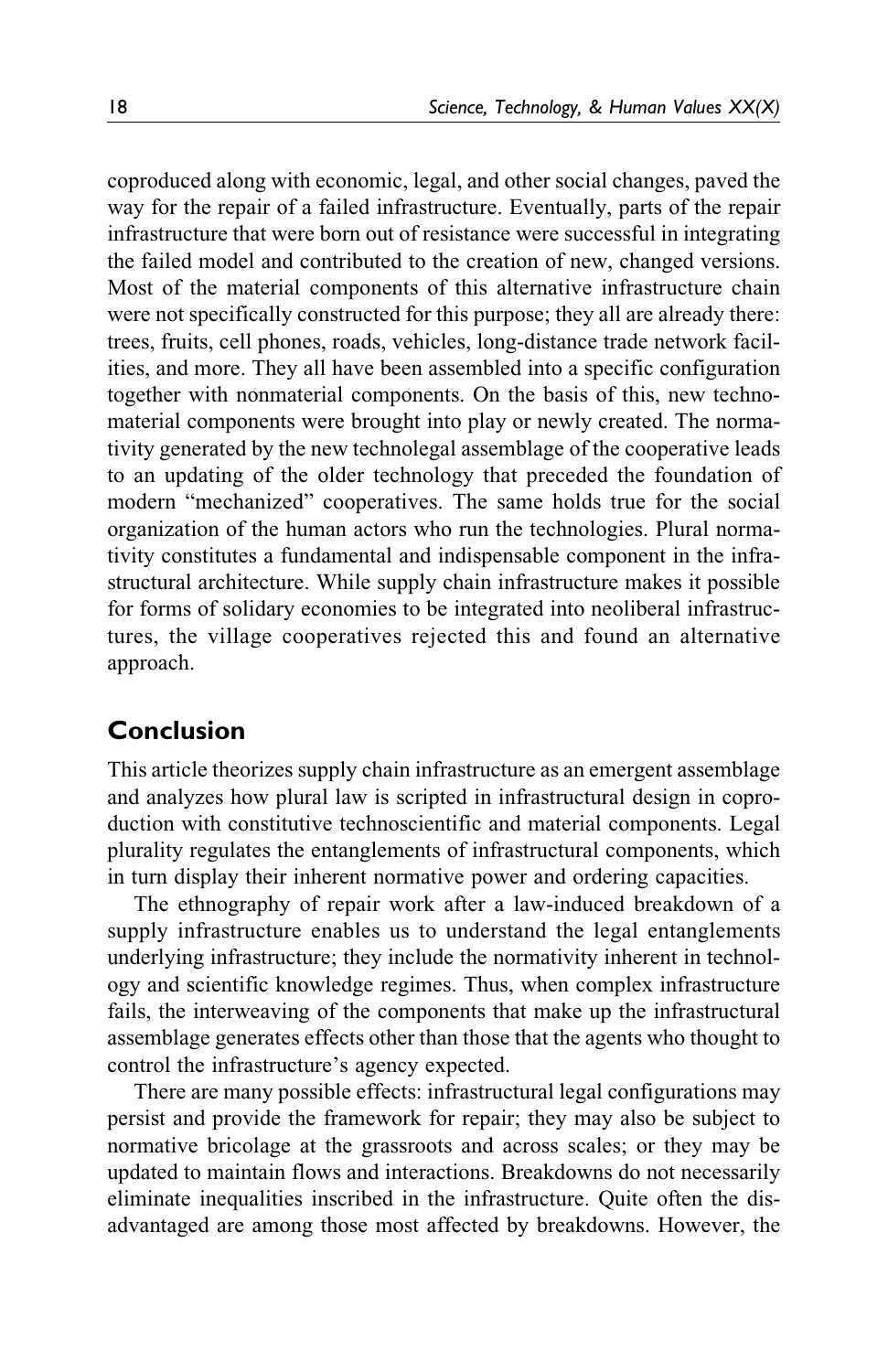breakdown opens up potential for change and "new infrastructures make their promises in different ways to different people" ([Hetherington 2019,](#page-21-0) 41). As [Pinch \(2010](#page-22-0), 80) put it, "users can act as 'agents of technological change'" and "'repurpose' technologies for completely new uses." [Graham](#page-21-0) [and Thrift \(2007\)](#page-21-0) argue that infrastructures are in permanent need of repair, which offers opportunities for upgrades that are more than restoration. Thus, broken infrastructure may lead to innovation that in turn produces new normativity. The hope that inheres in the promise of infrastructure sets free energy to engage into repair work, enacting new social roles and shaping new legal protocols.

Such technolegal repair work exhibits an affective cohesion that incorporates human agents across time and space in a moral assemblage. Here, the moral and affective qualities of the technolegal and human–nonhuman relationalities in infrastructure repair work come to the fore. They allow the human agents to insert additional layers into the infrastructural design, translating "neutral" technonormativity into a matter of care that enables technomaterial upgrades of the infrastructure and the stabilization of the human and more-than-human relationalities on which the infrastructure is based. In this way they overcome the fragility of infrastructure's plural law whose components constantly interact within the assemblage and its nonlegal constituents while bound in dialogue with the legal environment in which the infrastructure is embedded. Such an affective-normative quality makes this strand different from the complex and multilayered mainstream supply chain while still compatible enough to operate in its wake as one possible alternative enactment. It is not uncommon for alternative GVC infrastructures to exist in the shadow of capitalist chain networks (see, e.g., [Kapfhammer and Winder 2020](#page-21-0)). The two are even interwoven in complex ways, imitate one another and profit from one another.

Legal developments may lead to technological upgrades to explore new opportunities beyond the mainstream, while technological aspects may materialize in standard settings to the extent that legal and technological factors can hardly be separated. Large-scale infrastructure exhibits an increasing impact of encoded normativity, forming plural legal configurations of hitherto unexplored complexity whose power far exceeds the situatedness usually ascribed to the normative project. Such assemblages invite an epistemological approach that combines STS with legal anthropology. Translocal technolegal assemblages enact communities of law across spaces along infrastructures. The normativity of infrastructure materializes in the interstices of technoscientific, material, and legal encounters.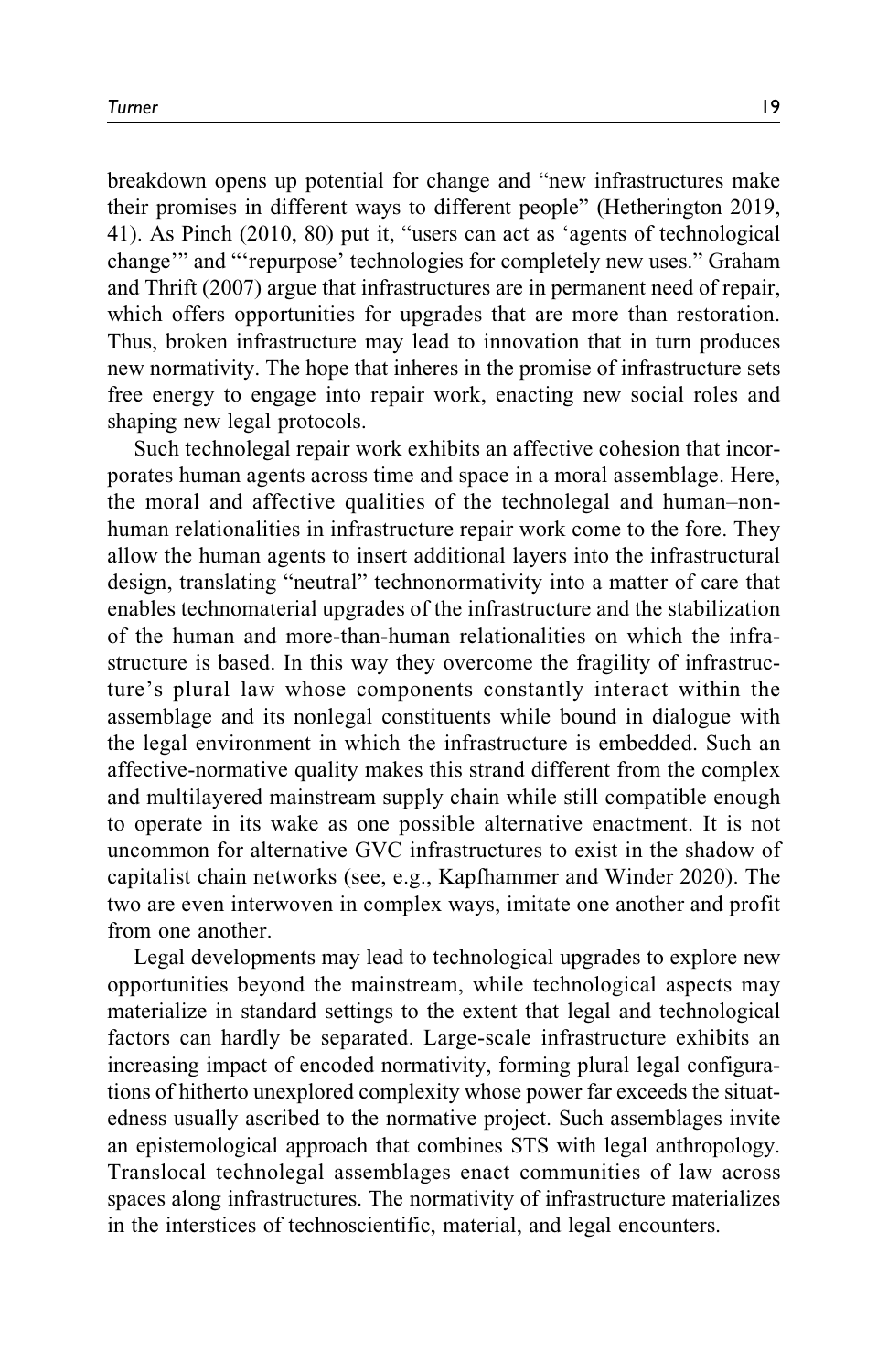### <span id="page-19-0"></span>**Acknowledgment**

I am grateful to Brenda Black for her input that goes far beyond language editing work, to my co-special issue editor Melanie Wiber, the LOST Group [\(https://lost-re](https://lost-research-group.org/) [search-group.org/](https://lost-research-group.org/)), the editors of ST&HV and two anonymous reviewers for their very insightful suggestions and comments on previous versions of this text.

# **Declaration of Conflicting Interests**

The author(s) declared no potential conflicts of interest with respect to the research, authorship, and/or publication of this article.

# **Funding**

The author(s) received no financial support for the research, authorship, and/or publication of this article.

# **ORCID iD**

Bertram Turner **b** <https://orcid.org/0000-0003-1235-8758>

# **Notes**

- 1. [Lippe \(2017\)](#page-22-0) with reference to [Hadfield \(2016\)](#page-21-0).
- 2. Research was carried out in Morocco for several weeks each year between 1996 and 2005, in 2010, 2011 and 2016. Between 2006 and 2019 fieldwork in communities of Moroccan migrants in Canada (Montreal, Toronto and Vancouver), France (Paris) and the Netherlands (Amsterdam) was combined with tracing argan oil infrastructure strands from the producer to the consumer. From 2001 to 2010, the fieldwork was part of a project on "Sustainable Development and Exploitation of Natural Resources, Legal Pluralism, and Transnational Law in the 'Arganeraie' Biosphere Reserve" within the "Project Group Legal Pluralism" at the Max Planck Institute (MPI) for Social Anthropology in Halle/Saale, Germany. Since 2010 I have continued my related work within the MPI's more recently constituted Department "Law & Anthropology."
- 3. See [Frohlich 2017](#page-21-0) analyzing the normativity of labels as information infrastructure.
- 4. For an example of such a self-initiated network that is not included in the ethnography presented, see Roberts 2014.

#### **References**

Anand, N., A. Gupta, and H. Appel, eds. 2018. The Promise of Infrastructure. Durham, NC: Duke University Press.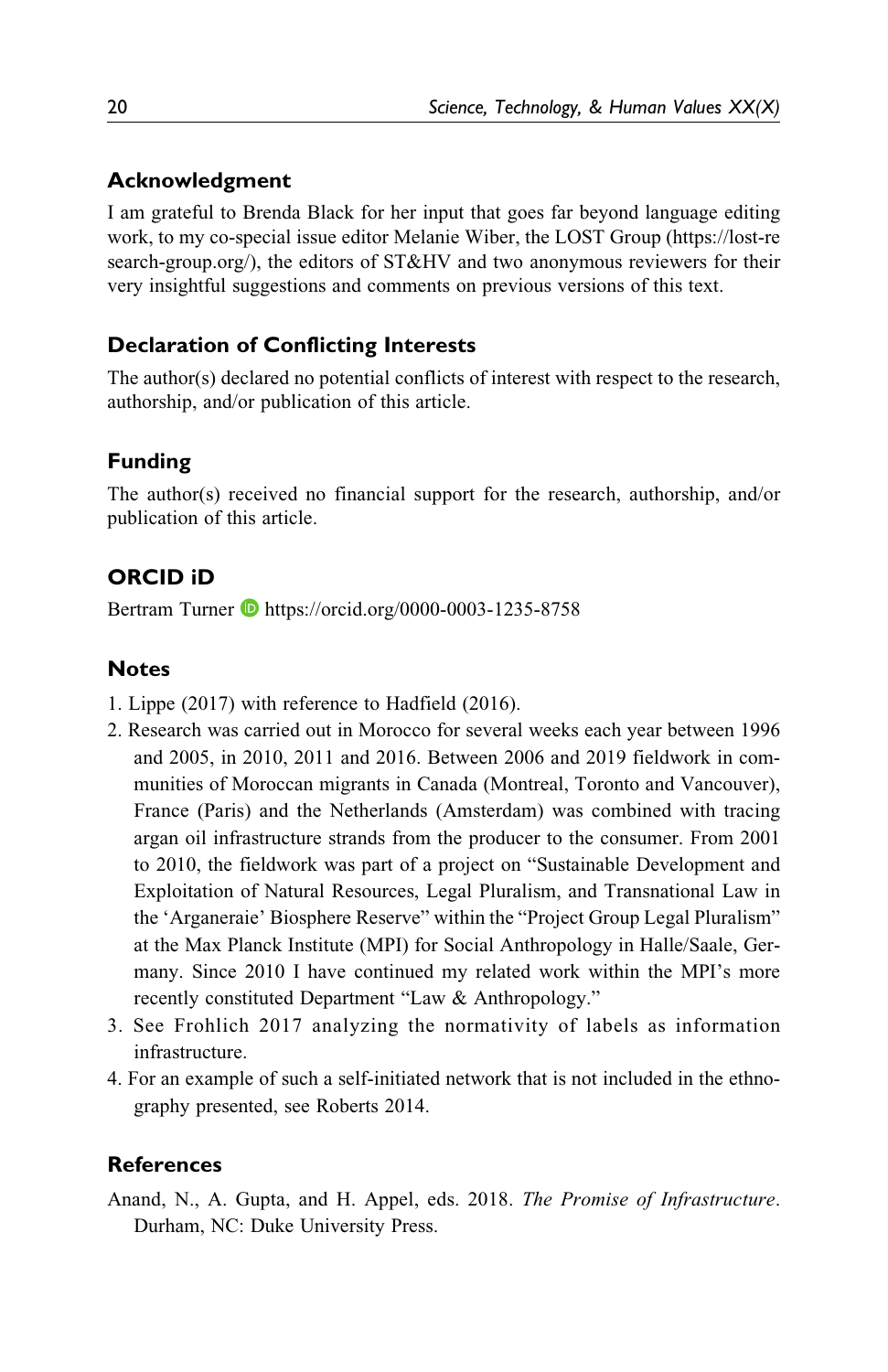- <span id="page-20-0"></span>Angelo, H., and C. Hentschel. 2015. "Interactions with Infrastructure as Windows into Social Worlds: A Method for Critical Urban Studies: Introduction." City 19 (2-3): 306-12. doi: 10.1080/13604813.2015.1015275.
- Appadurai, A. 2015. "Mediants, Materiality, Normativity." Public Culture 27 (2): 221-37.
- Bellihi, H., and M. Bazi. 2015. "Role of SMEs in the Economic and Social Development: Case of Terroir Products in Souss Massa Draa Region (Morocco)." Advances in Economics and Business 3 (8): 340-47.
- Benda-Beckmann, K. von, and B. Turner. 2020. "Anthropological Roots of Global Legal Pluralism." In Global Legal Pluralism, edited by P. Schiff Berman, 67-141. Oxford, UK: Oxford University Press.
- Berman, P. Schiff. 2016. "The Evolution of Global Legal Pluralism." In Authority in Transnational Legal Theory: Theorising Across Disciplines, edited by R. Cotterrell and M. Del Mar, 151-88. Cheltenham, UK: Edward Elgar.
- Biermayr-Jenzano, P., S. N. Kassam, and A. Aw-Hassan. 2014. Understanding Gender and Poverty Dimensions of High Value Agricultural Commodity Chains in the Souss-masaa-draa Region of Southwestern Morocco. Amman, Jordan: ICARDA (International Center for Research in Dry Areas).
- Bouroua, A. 2016. "Financement et Spécifités des Règles des Coopératives Agricoles Marocaines." Revue Marocaines des Coopératives 6:23-36.
- Bowker, G. C., K. Baker, F. Millerand, and D. Ribes. 2010. "Toward Information Infrastructure Studies: Ways of Knowing in a Networked Environment." In International Handbook of Internet Research, edited by J. Hunsinger, L. Klastrup, and M. M. Allen, 97-117. Dordrecht, the Netherlands: Springer.
- Bowker, G. C., and S. L. Star. 1999. Sorting Things Out: Classification and Its Consequences. Cambridge, MA: MIT Press.
- Carse, A. 2012. "Nature as Infrastructure: Making and Managing the Panama Canal Watershed." Social Studies of Science 42 (4): 539-63.
- Charfi, A. 2009. "The Role of Emigrants in Rural Development Associations in Morocco." Journal of Ethnic and Migration Studies 35 (10): 1643-63.
- Chu, J. 2014. "When Infrastructures Attack: The Workings of Disrepair in China." American Ethnologist 41 (2): 351-76.
- Cloatre, E., and D. Cowan. 2019. "Legalities and Materialities." In Routledge Handbook of Law and Theory, edited by A. Philipopoulos-Mihalopoulos, 433-52. New York: Routledge.
- Davies, M. 2017a. Law Unlimited. Materialism, Pluralism, and Legal Theory. New York: Routledge.
- Davies, M. 2017b. "Plural Pluralities of Law." In Pursuit of Pluralist Jurisprudence, edited by N. Roughan and A. Halpin, 239-60. Cambridge, UK: Cambridge University Press.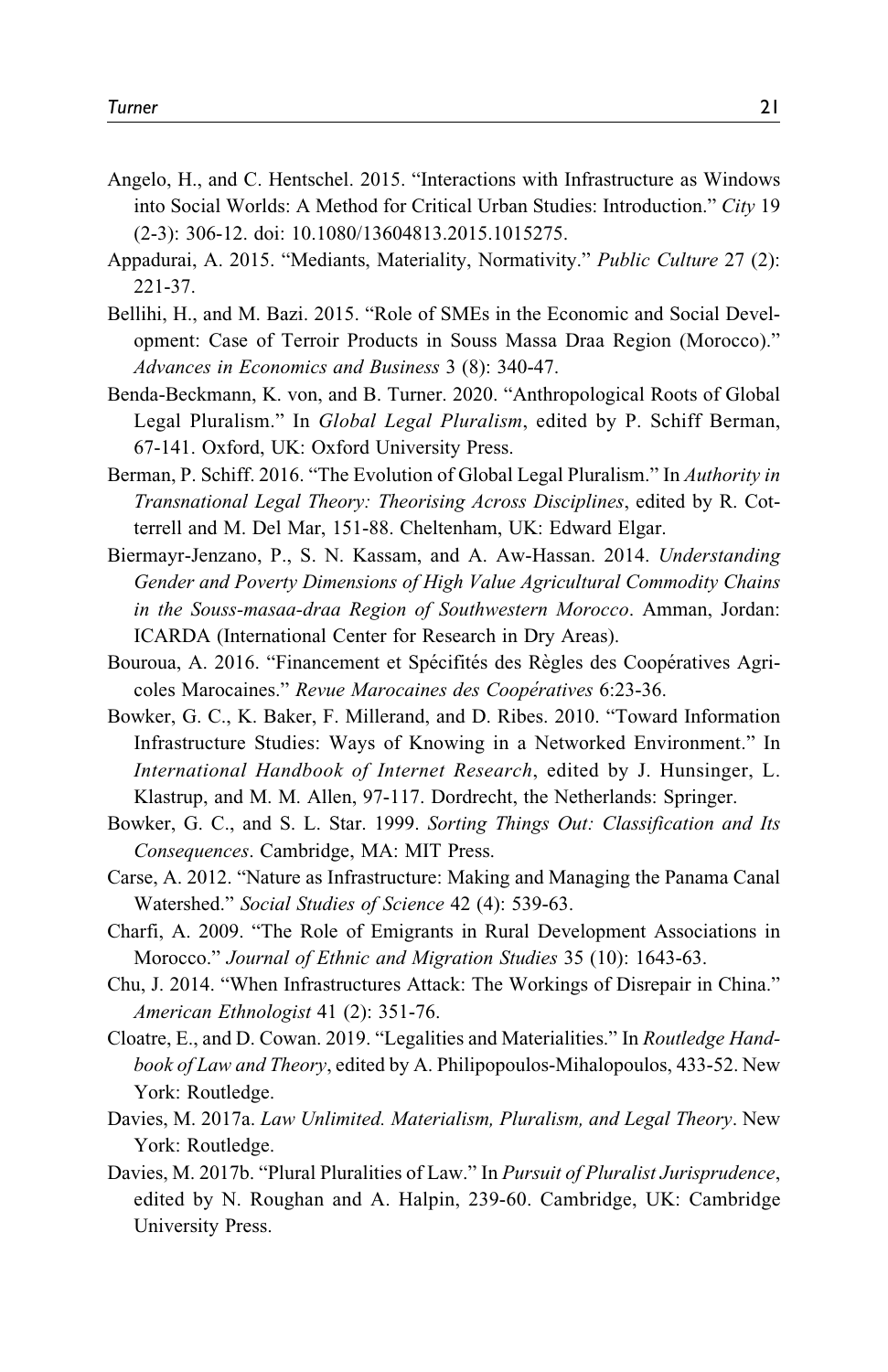- <span id="page-21-0"></span>Dias Pereira, L., and N. Santos. 2018. Investing in Collective Action: Opportunities in Agrifood Cooperatives. Rome: FAO. Accessed March 11, 2020. [http://www.](http://www.fao.org/family-farming/detail/en/c/1152436/) [fao.org/family-farming/detail/en/c/1152436/.](http://www.fao.org/family-farming/detail/en/c/1152436/)
- Dossa, Z. 2011. "Cooperatives: A Development Strategy? An Analysis of Argan Oil Cooperatives in Southwest Morocco." Euricse Working Paper No. 029 (12). Italy: Fondazione Euricse.
- Edwards, P. N., St. J. Jackson, G. C. Bowker, and R. Williams. 2009. "Introduction: An Agenda for Infrastructure Studies." Journal of the Association for Information Systems 10 (SI): 364-74.
- Fischer, M. M. 2005. "Technoscientific Infrastructures and Emergent Forms of Life: A Commentary." American Anthropologist 107 (1): 55-61.
- Frohlich, X. 2017. "The Informational Turn in Food Politics: The US FDA's Nutrition Label as Information Infrastructure." Social Studies of Science 47 (2): 145-71.
- Graham, S., and N. Thrift. 2007. "Out of Order: Understanding Repair and Maintenance." Theory Culture and Society 24 (3): 1-25.
- Hadfield, G. 2016. Rules for a Flat World. Why Humans Invented Law and How to Reinvent It for a Complex Global Economy. Oxford, UK: Oxford University Press.
- Harvey, P., C. B. Jensen, and A. Morita. 2017. Infrastructures and Social Complexity. A Companion. New York: Routledge.
- Harvey, P., and H. Knox. 2012. "The Enchantments of Infrastructure." Mobilities 7 (4): 521-36.
- Hetherington, K., Ed. 2019. Infrastructure, Environment, and Life in the Anthropocene. Durham, NC: Duke University Press.
- Howe, C., J. Lockrem, H. Appel, E. Hackett, D. Boyer, R. Hall, and M. Schneider-Mayerson. 2016. "Paradoxical Infrastructures: Ruins, Retrofit, and Risk." Science, Technology, & Human Values 41 (3): 547-65.
- IGLP Law and Global Production Working Group. 2016. "The Role of Law in Global Value Chains: A Research Manifesto." London Review of International Law 4 (1): 57-79.
- Jensen, C. B., and A. Morita. 2015. "Infrastructures as Ontological Experiments." Engaging Science, Technology, and Society 1 (2015): 81-87.
- Kahn, J. S.. 2017. "Geographies of Discretion and the Jurisdictional Imagination." Political and Legal Anthropology Review 40 (1): 5-27.
- Kapfhammer, W., and G. M. Winder. 2020. "Slow Food, Shared Values and Indigenous Empowerment in an Alternative Commodity Chain Linking Brazil and Europe." Sociologus 70 (2): 101-22.
- Kelty, C. 2016. "Introduction: Evil Infrastructures." Cultural Anthropology Fieldsights, April 28. Accessed March 11, 2020. [https://culanth.org/fieldsights/serie](https://culanth.org/fieldsights/series/evil-infrastructures) [s/evil-infrastructures](https://culanth.org/fieldsights/series/evil-infrastructures).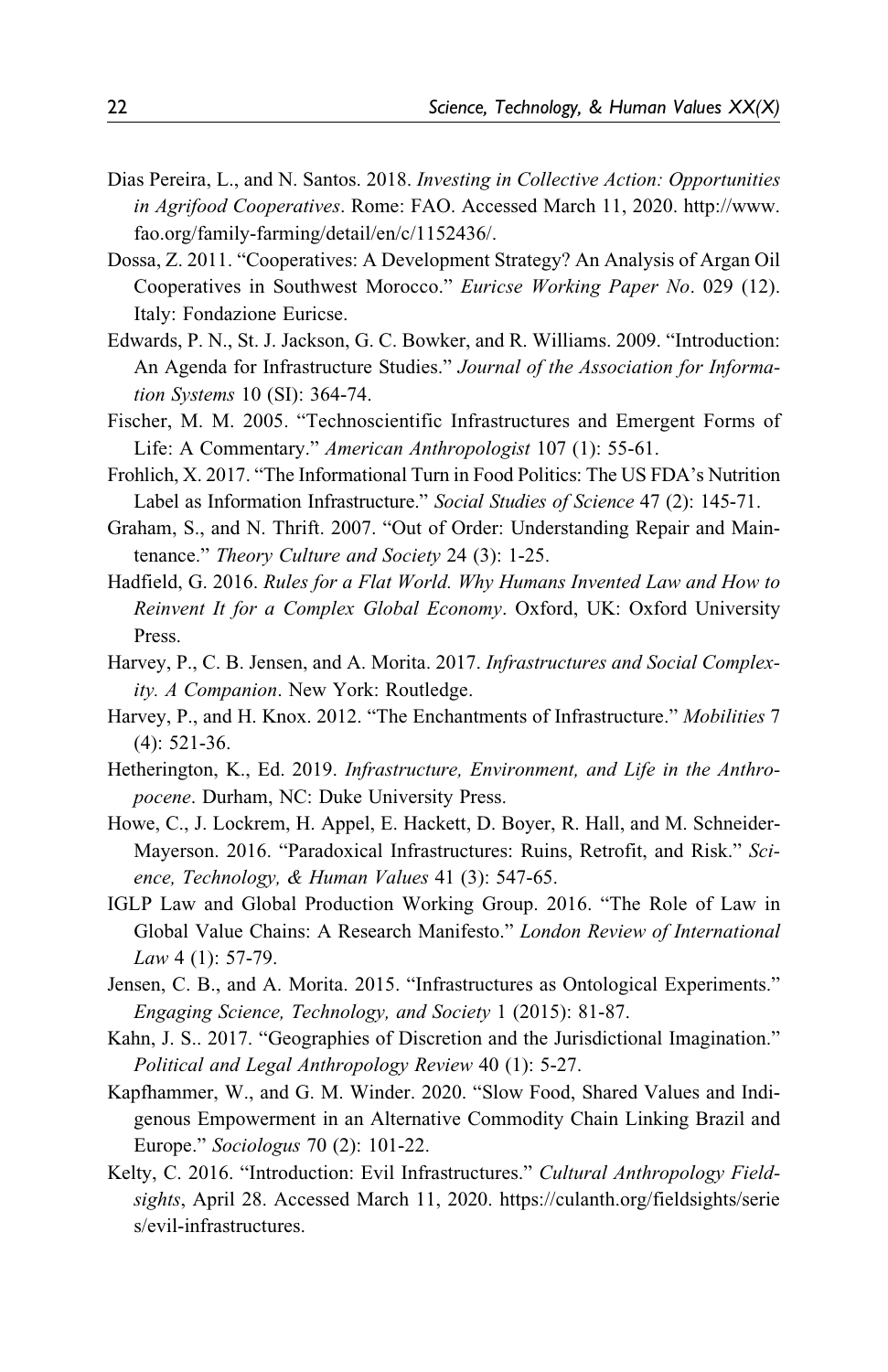- <span id="page-22-0"></span>Kingsbury, B. 2019. "Infrastructure and InfraReg: On Rousing the International Law 'Wizards of Is'." Cambridge International Law Journal 8 (2): 171-86.
- Lakoff, A., and S. J. Collier. 2010. "Infrastructure and Event: The Political Technology of Preparedness." In Political Matter. Technoscience, Democracy, and Public Life, edited by B. Braun and S. J. Whatmore, 243-66. Minneapolis: University of Minnesota Press.
- Larkin, B. 2008. Signal and Noise: Media, Infrastructure, and Urban Culture in Nigeria. Durham, NC: Duke University Press.
- Larkin, B. 2013. "The Politics and Poetics of Infrastructure." Annual Review of Anthropology 42 (1): 327-43.
- le Polain de Waroux, Y. 2012. "Social and Ecological Change in the Argan Woodlands, Morocco." PhD Thesis. Louvain-la-Neuve, Belgium: Université Catholique de Louvain.
- le Polain de Waroux, Y., and E. F. Lambin. 2013. "Niche Commodities and Rural Poverty Alleviation: Contextualizing the Contribution of Argan Oil to Rural Livelihoods in Morocco." Annals of the Association of American Geographers 103 (3): 589-607.
- Lessig, L. 2006. Code. Version 2.0. New York: Basic Books.
- Likosky, M. B.. 2006. Law, Infrastructure, and Human Rights. Cambridge, UK: Cambridge University Press.
- Lippe, P. 2017. "Will Trump Make Legal Infrastructure 'Great Again'?" Accessed June 5, 2018. [http://www.abajournal.com/legalrebels/article/will\\_trump\\_make\\_](http://www.abajournal.com/legalrebels/article/will_trump_make_legal_infrastructure_great_again/9) [legal\\_infrastructure\\_great\\_again/9.](http://www.abajournal.com/legalrebels/article/will_trump_make_legal_infrastructure_great_again/9)
- Marres, N. 2013. "Why Political Ontology Must Be Experimentalized: On Ecohomes as Devices of Participation." Social Studies of Science 43 (3): 417-43.
- Meager, K. 2019. "Working in Chains: African Informal Workers and Global Value Chains." Agrarian South: Journal of Political Economy 8 (1–2): 64-92.
- Montanari, B., and S. I. Bergh. 2019. "Why Women's Traditional Knowledge Matters in the Production Processes of Natural Product Development: The Case of the Green Morocco Plan." Women's Studies International Forum 77(November-December): 1-11. doi: 10.1016/j.wsif.2019.102275.
- Niewöhner, J. 2015. "Infrastructures of Society, Anthropology Of." In *International* Encyclopedia of the Social & Behavioral Sciences, vol. 12, edited by J. D. Wright, 119-25. Oxford, UK: Elsevier.
- Perry, W., O. Rappe, A. Boulhaoua, L. L. Hassan, Y. Elhouss, H. Ait Ahssain, Z. Ait Barich, H. Akhiyat, T. A. Aznague, and S. Hraïd. 2019. "Argan Oil and the Question of Empowerment in Rural Morocco." The Journal of North African Studies 24 (5): 830-59.
- Pinch, T. 2010. "On Making Infrastructure Visible: Putting the Non-humans to Rights." Cambridge Journal of Economics 34 (1): 77-89.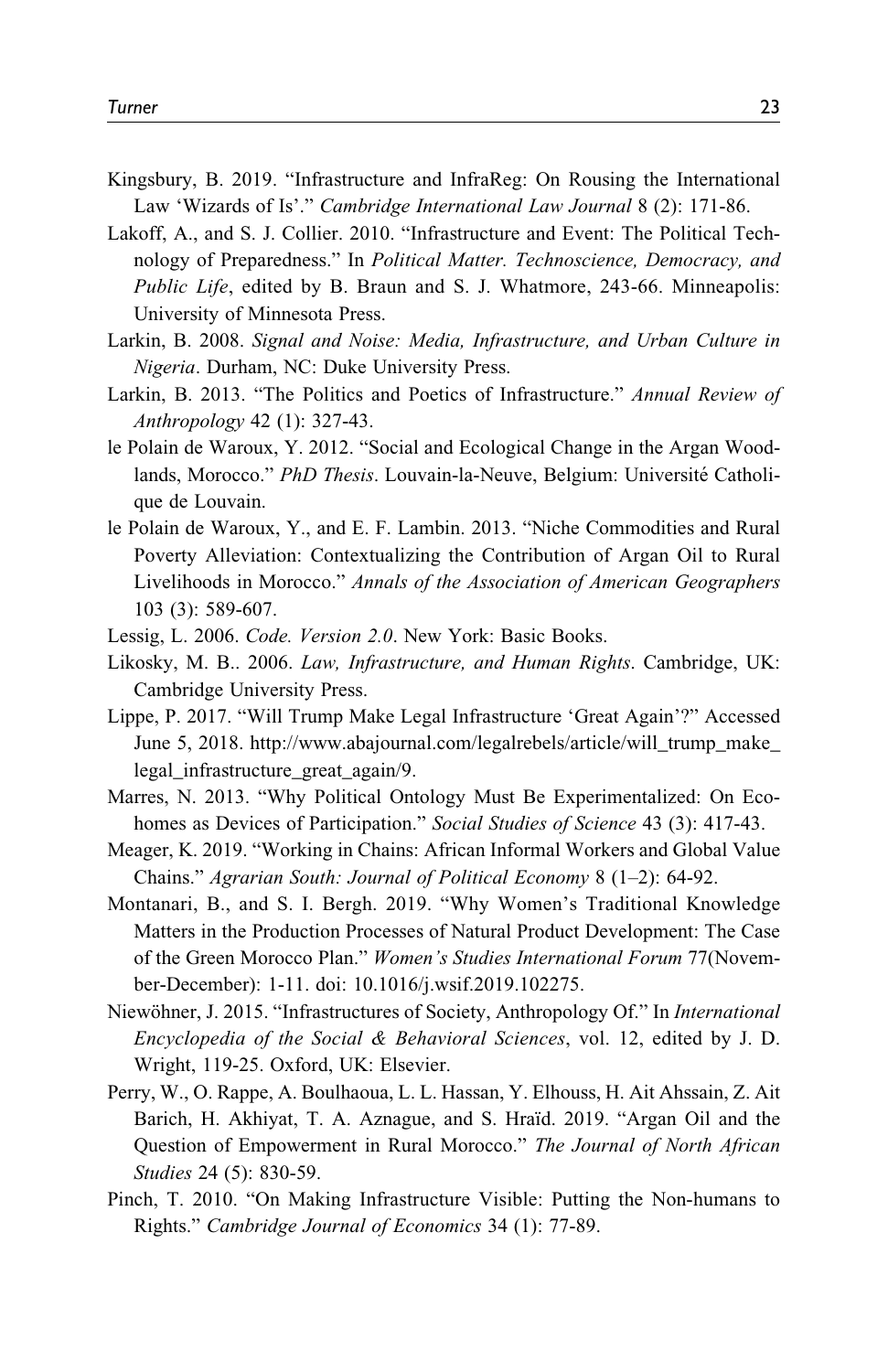- <span id="page-23-0"></span>Redfield, P. 2016. "Fluid Technologies: The Bush Pump, the LifeStraw® and Microworlds of Humanitarian Design." Social Studies of Science 46 (2): 159-83.
- Roberts, N. 2014. "A Moroccan entrepreneur brings argan oil to America by way of women's co-ops. Accessed August 27, 2021. [https://www.theguardian.com/mo](https://www.theguardian.com/money/2014/jul/13/argan-oil-morocco-entrepreneur-skin-hair-cosmetics) [ney/2014/jul/13/argan-oil-morocco-entrepreneur-skin-hair-cosmetics.](https://www.theguardian.com/money/2014/jul/13/argan-oil-morocco-entrepreneur-skin-hair-cosmetics)
- Robinson, D. F. 2014. Biodiversity, Access and Benefit-sharing. Global Case Studies. New York: Routledge.
- Robinson, D. F. 2020. The Moroccan Argan Trade: Producer Networks and Human Bio-geographies. New York: Routledge.
- Robinson, D. F. and N. Graham. 2018. "Legal Pluralisms, Justice and Spatial Conflicts: New Directions in Legal Geography." The Geographical Journal 184 (1): 3-7.
- Romagny, B., S. Boujrouf, N. Ait Errays, and M. Benkhallouk. 2016. "La filière "huile d'argan" au Maroc: Construction, enjeux et perspectives." In Les terroirs au Sud, vers un nouveau modèle?: une expérience marocaine, edited by M. Berriane and M. Geneviève, 271-89. Rabat, MO: IRD.
- Roumane, A. 2017. "Structures Coopératives et valorisation économique de la biodiversité. Cas de la filière d'huile d'argan au Maroc." Revue Internationale de l'Économie Sociale 346 (2017): 59-72.
- Simone, A. M. 2004. "People as Infrastructure: Intersecting Fragments in Johannesburg." Public Culture 16 (3): 407-29.
- Snyder, F. 1999. "Governing Economic Globalisation: Global Legal Pluralism and European Law." European Law Journal 5 (4): 334-74.
- Star, S. L. 1999. "The Ethnography of Infrastructure." American Behavioral Scientist 43 (3): 377-91.
- Star, S. L. 2002. "Infrastructure and Ethnographic Practice. Working on the Fringes." Scandinavian Journal of Information Systems 14 (2): 107-22.
- Star, S. L., and K. Ruhleder. 1996. "Steps Toward an Ecology of Infrastructure: Design and Access for Large Information Spaces." Information Systems Research 7 (1): 111-34.
- Turner, B. 2006. "Competing Global Players in Rural Morocco: Upgrading Legal Arenas." Journal of Legal Pluralism 38 (53-54): 101-39.
- Turner, B. 2014. "Neoliberal Politics of Resource Extraction: Moroccan Argan Oil." Forum for Development Studies 41 (2): 207-32.
- Turner, B. 2015. "Die normativ-technologische Konstruktion einer Wertschöpfungskette: Arganöl aus Marokko." Yearbook of the Max Planck Society 2014/5. Accessed March 11, 2020. [http://www.mpg.de/8898304/JB\\_2015?c](http://www.mpg.de/8898304/JB_2015?c=9262520)=[9262520](http://www.mpg.de/8898304/JB_2015?c=9262520).
- Turner, B. 2016. "Supply-chain Legal Pluralism: Normativity as Constitutive of Chain Infrastructure in the Moroccan Argan Oil Supply Chain." Journal of Legal Pluralism 48 (3): 378-414.